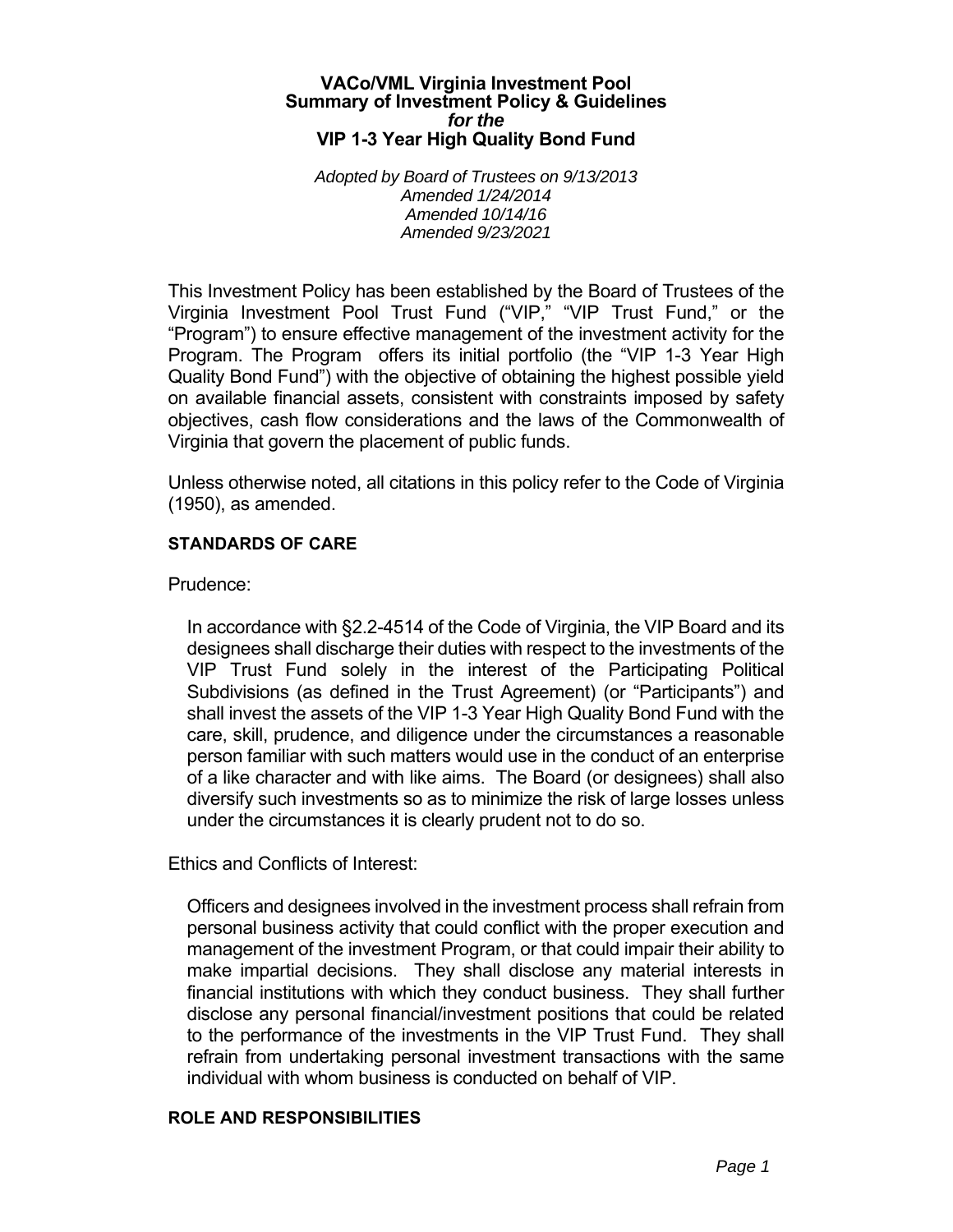The VIP Board is charged with setting policies for the Program, hiring the Investment Manager, selecting the custodian and contracting with the Administrator.

The VIP Administrator is responsible for the day-to-day administration of the Program.

The Investment Manager, Fund Accountant and Transfer Agent invests the assets of the Program consistent with the policies and objectives set by the Board and provides all necessary reporting to the VIP Administrator, the Board and the Participants.

The custodian takes delivery of securities purchased for the Program and provides all necessary reporting to the Investment Manager, Administrator and Board. The custodian must be qualified to do business in the Commonwealth of Virginia as a bank or trust company.

Collateral for savings and time deposits shall be pledged according to the provisions of the Security for Public Deposits Act and the requirements of the State Treasury Board regulations.

# **AUTHORIZED DEPOSITORY AND FEE SERVICE BANKS**

In order to ensure orderly and fair competition, the Board will routinely bid new fee services on an individual basis, when such service is not functionally linked to an existing banking process. Priority will be given to making certain that opportunities are presented to participants in a fair and orderly process.

- 1. Banks must be "qualified public depositories" as defined in the Code of Virginia Security for Public Deposits Act (§2.2-4401).
- 2. All commercial banks wishing to be authorized to provide services must report a minimum of 4% or greater Tier 1 (Core) capital in their Quarterly Call Report filed with the FDIC. If any bank were to report Tier 1 capital of less than 4%, the deposit and fee relationship will be considered in jeopardy and the Board or its designee will take appropriate and prudent action.
- 3. The Administrator will conduct a review of the condition of each authorized financial institution, as required, in the judgment of the Administrator and/or the Board. The Administrator may undertake interim reviews as conditions dictate.

## **INVESTMENT OBJECTIVE**

The VIP 1-3 Year High Quality Bond Fund is a fixed income investment portfolio designed to provide another pooled investment alternative to those Participants that have excess funds and that have an investment horizon greater than that of money market instruments, typically one year or longer.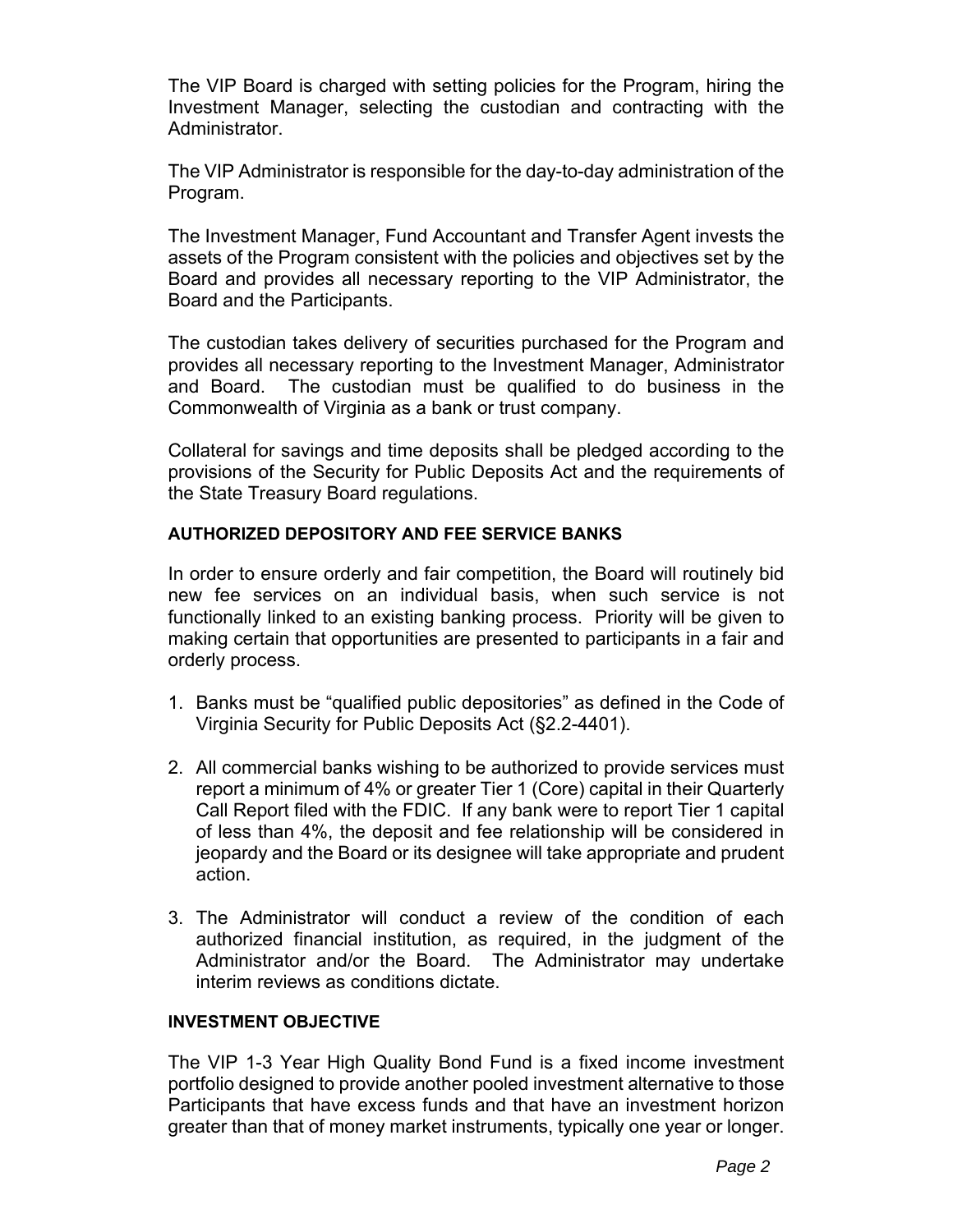The investment objective is to: 1) exceed the return of the Bank of America Merrill Lynch One-to Three-Year U.S. Corporate & Government Index over three-year periods; and 2) preserve capital. The VIP 1-3 Year High Quality Bond Fund will generally invest in securities with greater potential returns and risk than those offered by money market type instruments.

The Bank of America Merrill Lynch One-to Three-Year U.S. Corporate & Government Index tracks the performance of U.S. dollar-denominated investment grade government and corporate public debt issued in the U.S. The Index includes bonds with at least one year and less than three years remaining to maturity, including U.S. Treasury, U.S. agency, foreign government, supranational and corporate securities. Bonds must be rated A and above based on a composite of Moody's, Fitch, and S&P.

## **PURCHASE OF INVESTMENTS**

INVESTMENT POLICIES AND STANDARDS

There are certain standards of "adequacy" and "appropriateness" set by the Board, in addition to the creditworthiness of an institution, against which offers shall be measured when purchasing investments. For example, diversification reduces overall portfolio risks while attaining market average rates of return. The policies and standards which regulate specific investments and the composition of the VIP 1-3 Year High Quality Bond Fund shall include, but not be limited to, the following:

- 1. No investment shall be purchased if its ratings from nationally recognized ratings firms are not at or above the minimum required in the Code of Virginia. Negative rating qualifications (such as AA- or A1-) will not exclude the instrument.
- 2. No more than thirty-five percent of the VIP 1-3 Year High Quality Bond Fund shall be invested in commercial paper.
- 3. No more than five percent of the VIP 1-3 Year High Quality Bond Fund shall be invested in the commercial paper of a single issuing corporation.
- 4. At no time shall the remaining maturity of an investment exceed 60 months, unless such investment has a PUT option as described in the Diversity & Maturity Section.
- 5. The Investment Manager shall endeavor to maintain an appropriate diversification in the 1-3 Year High Quality Bond Fund. The Investment Manager will diversify instruments and institutions in order to reduce overall portfolio risk while attaining market rates of return.

The Board may add, delete or modify standards of investment at its discretion in response to changing economic, national or international conditions.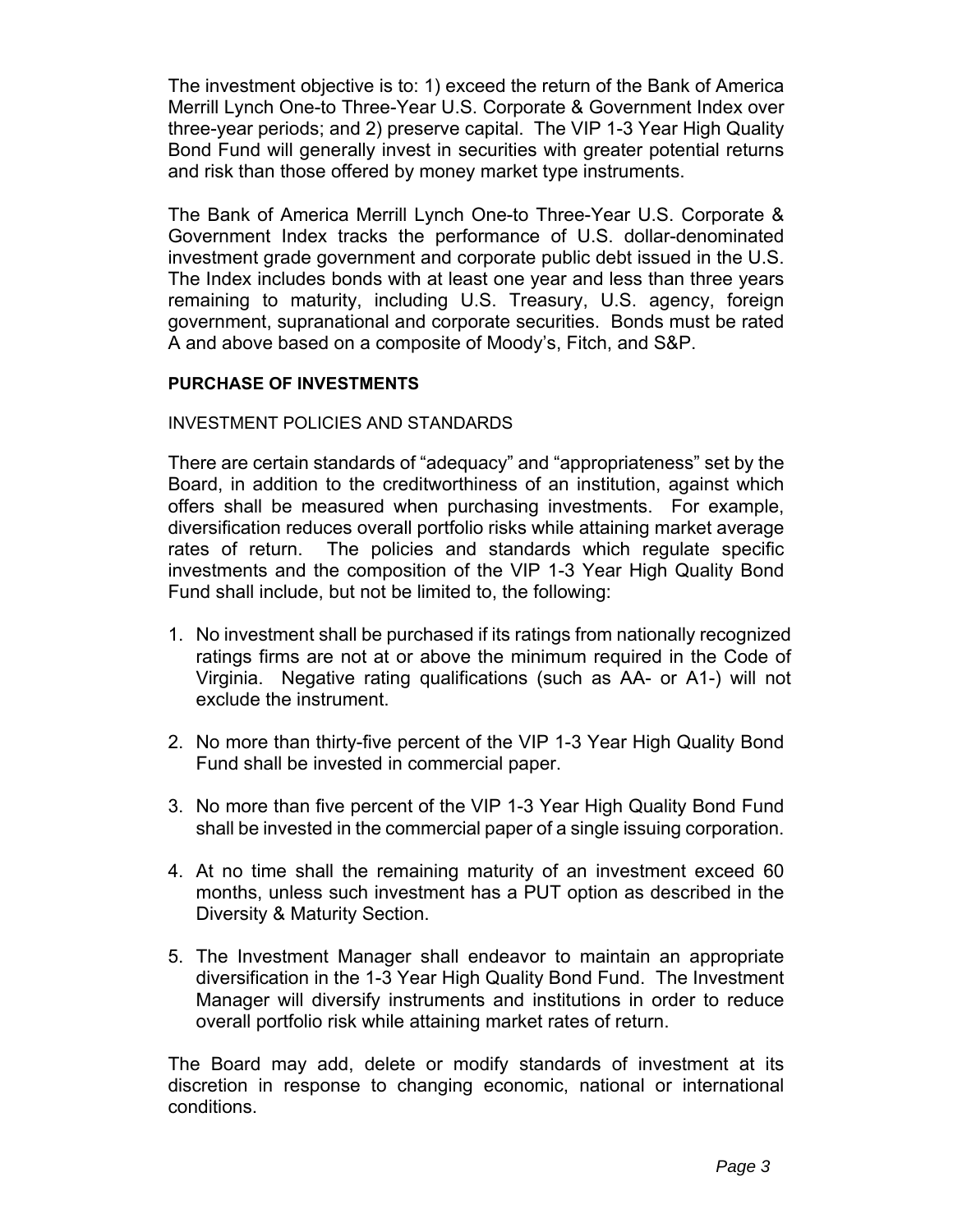## ALLOWABLE INVESTMENTS

The Board must limit investments to those allowed by the Code of Virginia. The Board, however, may restrict investments beyond the limits imposed by the Code if such restrictions serve the purpose of further safeguarding invested funds or are in the best interests of the Participating Political Subdivisions.

The allowable types of investments under the Code of Virginia for nonsinking funds are as follows:

- 1. Stocks, bonds, notes and other evidences of indebtedness of the Commonwealth of Virginia, and other evidences of indebtedness unconditionally guaranteed as to payment of principal and interest by the Commonwealth of Virginia.
- 2. Bonds, notes and other obligations of the United States, and securities unconditionally guaranteed as to the payment of principal and interest by the United States, or any agency thereof. The evidences of indebtedness enumerated by this subdivision may be held directly, or in the form of repurchase agreements collateralized by such debt securities, or in the form of securities of any open-end or closed-end management type investment company or investment trust registered under the Investment Company Act of 1940, provided that the portfolio of such investment company or investment trust is limited to such evidences of indebtedness, or repurchase agreements collateralized by such debt securities, or securities of other such investment companies or investment trusts whose portfolios are so restricted
- 3. Stocks, bonds, notes and other evidences of indebtedness of any state of the United States upon which there is no default and upon which there has been no default for more than ninety days; provided, that within the twenty fiscal years next preceding the making of such investment, such state has not been in default for more than ninety days in the payment of any part of principal or interest of any debt authorized by the legislature of such state to be contracted.
- 4. Stocks, bonds, notes and other evidences of indebtedness of any county, city, town, district, authority or other public body in the Commonwealth upon which there is no default; provided, that if the principal and interest be payable from revenues or tolls and the project has not been completed, or if completed, has not established an operating record of net earnings available for payment of principal and interest equal to estimated requirements for that purpose according to the terms of the issue, the standards of judgment and care required in Article 2 (§ 26-45.3 et seq.) of Chapter 3 of Title 26, without reference to this section, shall apply.

In any case in which an authority, having an established record of net earnings available for payment of principal and interest equal to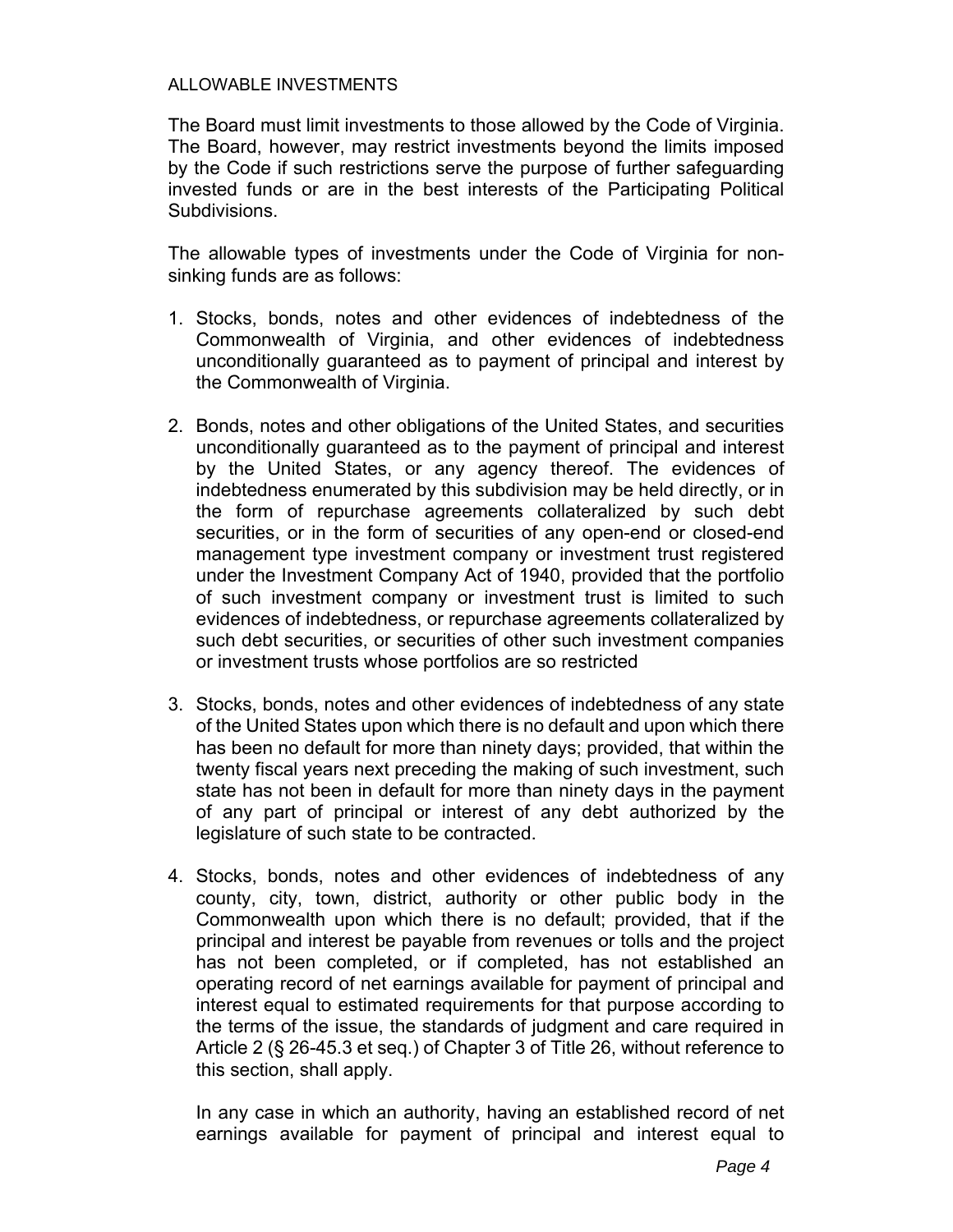estimated requirements for that purpose according to the terms of the issue, issues additional evidences of indebtedness for the purposes of acquiring or constructing additional facilities of the same general character that it is then operating, such additional evidences of indebtedness shall be governed by the provisions of this section without limitation.

- 5. Legally authorized stocks, bonds, notes and other evidences of indebtedness of any city, county, town or district situated in any one of the states of the United States upon which there is no default and upon which there has been no default for more than ninety days; provided, that (i) within the twenty fiscal years next preceding the making of such investment, such city, county, town or district has not been in default for more than ninety days in the payment of any part of principal or interest of any stock, bond, note or other evidence of indebtedness issued by it; (ii) such city, county, town or district shall have been in continuous existence for at least twenty years; (iii) such city, county, town or district has a population, as shown by the federal census next preceding the making of such investment, of not less than 25,000 inhabitants; (iv) the stocks, bonds, notes or other evidences of indebtedness in which such investment is made are the direct legal obligations of the city, county, town or district issuing the same; (v) the city, county, town or district has power to levy taxes on the taxable real property therein for the payment of such obligations without limitation of rate or amount; and (vi) the net indebtedness of such city, county, town or district (including the issue in which such investment is made), after deducting the amount of its bonds issued for self-sustaining public utilities, does not exceed ten percent of the value of the taxable property in such city, county, town or district, to be ascertained by the valuation of such property therein for the assessment of taxes next preceding the making of such investment.
- 6. Savings accounts or time deposits in any bank or savings and loan association within the Commonwealth of Virginia, provided such bank or savings and loan association is a "qualified public depository". Such savings accounts or time deposits must meet the collateralization requirements as set forth in the Virginia Security for Public Deposits Act and the regulations of the State Treasury Board. The collateral must be a security or securities allowable as a direct investment with a market value of not less than fifty percent of the deposit amount where the depository is a commercial bank and not less than one hundred percent of the deposit amount where the depository is a savings and loan or savings bank. This collateral must be pledged to the Treasury Board and held by the Board in its designated trust depository or another depository approved by the Board (§58.1-3149 and §2.2-4400)
- 7. Repurchase agreements which are collateralized with securities that are approved for direct investment. The Trust may require that physical possession of the collateral be taken (§2.2-4507). Physical possession must be taken when the term of the repurchase agreement exceeds ten days. Physical possession, for the purposes of this paragraph includes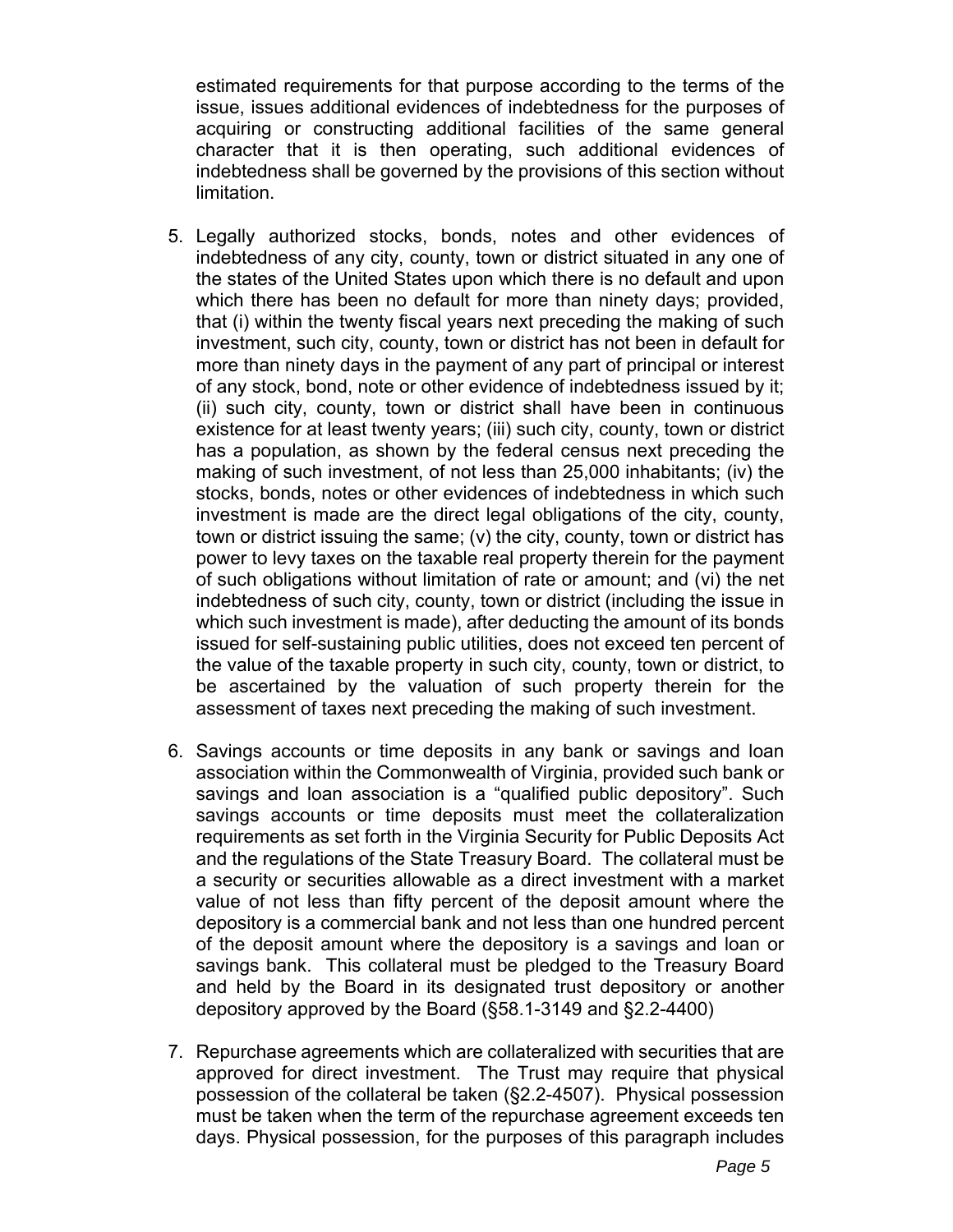Tri-Party Agreements. The Trust shall execute a master repurchase agreement with the bank or broker/dealer, which is the counterparty to the repurchase transaction, prior to entering into any repurchase transaction.

- 8. Bankers' acceptances from "prime quality" institutions. Prime quality shall be as determined by one or more nationally recognized rating agencies. (§2.2-4504)
- 9. "Prime quality" commercial paper (§2.2-4502). "Prime quality" shall be as rated by at least two of the following: Moody's Investors Service, Inc., within its NCO/Moody's rating of P1; by Standard & Poor's, Inc., within its rating of A-1; or by Fitch Investor's Services, Inc., within its rating of F-1;; or by their corporate successors (§2.2-4502.3).
- 10. "High quality" corporate notes (§2.2-4510). High quality shall be defined as corporate notes that have received at least two of the following ratings: at least AA by Fitch Investor's Services, Inc., at least AA by Standard, and Poor's, or at least Aa by Moody's Investors Service and a maturity of no more than five years.
- 11. Certificates representing ownership in either Treasury bond principal at maturity or its coupons for accrual periods. The underlying United States Treasury bonds or coupons shall be held by a safekeeping agent independent of the seller of the certificates. (§2.2-4505)
- 12. Open-end mutual funds, provided the funds are registered under the Security Act of Virginia or the Federal Investment Act of 1940 and that the investments by such Funds are restricted to securities approved for direct investments (§2.2-4508).
- 13. Negotiable certificates of deposit and negotiable bank deposit notes of domestic banks and domestic offices of foreign banks with at least two of the following ratings for maturities of one year (397 days) or less: F1 by Fitch Investor's Services, Inc., A-1 by Standard & Poor's, and P-1 by Moody's Investors Service, Inc., ; and at least two of the following ratings for maturities over one year and not exceeding five years: at least AA by Fitch Investor's Services, at least AA by Standard & Poor's, or at least Aa by Moody's Investor Service, Inc. (§2.2-4509).
- 14. Non-negotiable certificates of deposit of banks certified as qualified to hold Virginia Public Deposits.

## DIVERSIFICATION & MATURITIES

The Investment manager will diversify holdings of the investment instruments to avoid incurring unreasonable risk inherent in over-investing in any specific instruments or class of instruments, individual financial institution or maturity schedule; while attaining market average rates of return.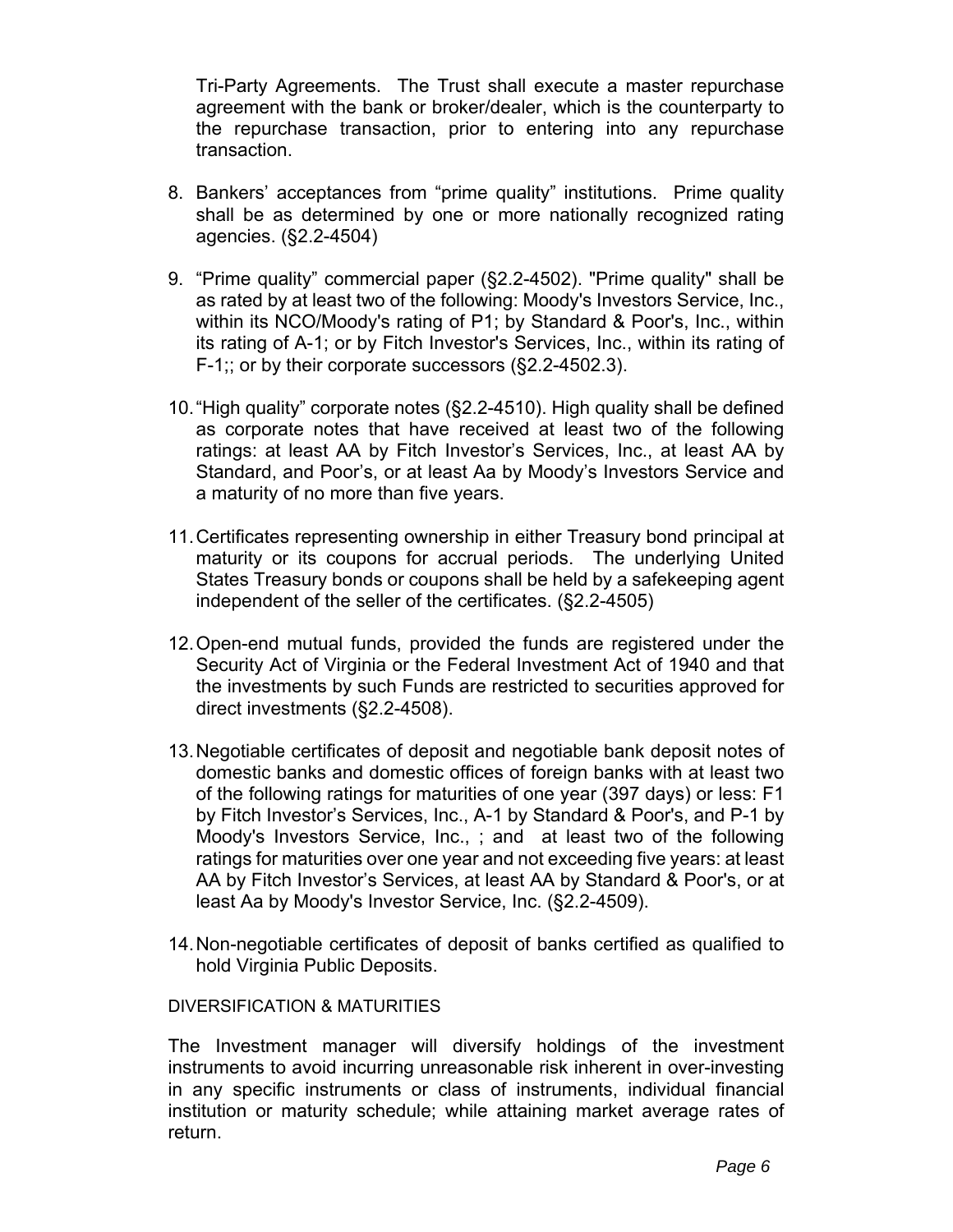Length and allowable percentage of instruments maturity scheduling shall be timed according to anticipated need. Investment maturities for operating funds shall be scheduled to coincide with projected cash flow needs, taking into account large routine expenditures as well as considering sizable blocks of anticipated revenues.

If a legally authorized stock, bond, note or other evidence of indebtedness of any city, county, town or district situated in any one of the states of the United States has a PUT option which requires the issuer of the instrument to return all principal, and accrued interest within 30 days of the exercise of the PUT option, then the maturity of that instrument will be considered the date of the PUT option, not the stated maturity of the instrument.

## DELIVERY REQUIREMENTS

Collateral for savings and time deposits shall be pledged according to the provisions of the Security for Public Deposits Act and the requirements of the State Treasury Board regulations.

All securities will be purchased on a delivery versus payment basis.

The Board must designate one or more institutions to act as custodian for all non-depository investments. Such institutions must be qualified to do business in the State of Virginia as banks or trust companies. Delivery to the designated trustee, in lieu of physical possession, meets these delivery requirements.

## **REPORTS OF INVESTMENT ACTIVITY TO THE BOARD**

The Investment Manager and the Administrator shall report to the Board on a regular basis, as determined by the Board, such information as the Board requires in order to fulfill its function. At its discretion, the Board may require additional information or clarification from the Investment Manager or the Administrator either orally or in writing.

## **COMPLIANCE WITH THE CODE OF VIRGINIA**

This policy seeks to restrict and define investment actions at a more detailed level than presented in the Code of Virginia.

In the absence of any issue or situation not specifically addressed by this policy; any action undertaken by the Investment Manager, the Administrator and/or their staffs, will at all times be in compliance with the Code of Virginia.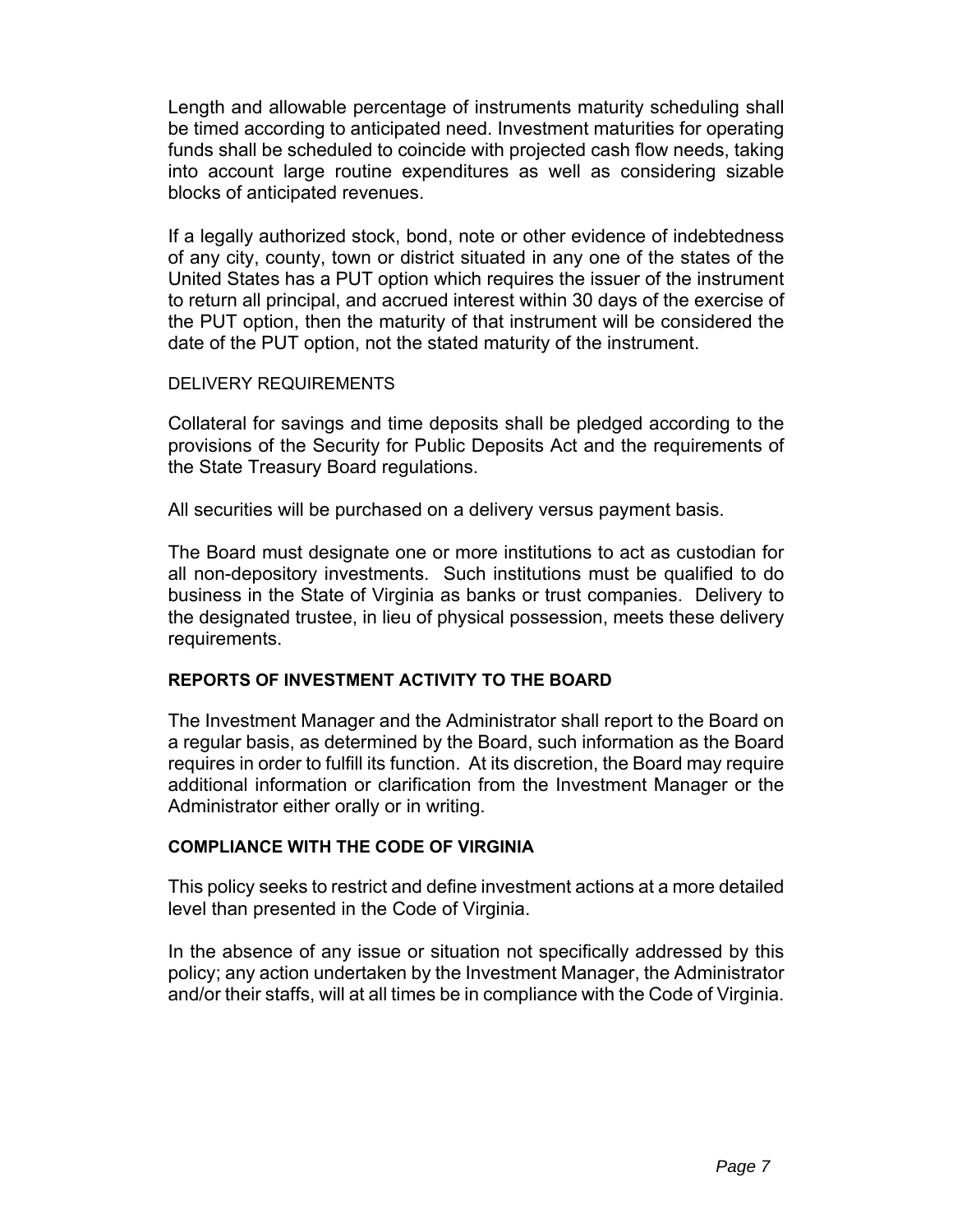#### . **RELEVANT CODE SECTIONS**

## CHAPTER 44 VIRGINIA SECURITY FOR PUBLIC DEPOSITS ACT

### **§ 2.2-4400. Short title; declaration of intent; applicability.**

A. This chapter may be cited as the "Virginia Security for Public Deposits Act."

B. The General Assembly intends by this chapter to establish a single body of law applicable to the pledge of collateral for public deposits in financial institutions so that the procedure for securing public deposits may be uniform throughout the Commonwealth.

C. All public deposits in qualified public depositories that are required to be secured by other provisions of law or by a public depositor shall be secured pursuant to this chapter. Public depositors are required to secure their deposits pursuant to several applicable provisions of law, including but not limited to §§ 2.2-1813, 2.2-1815, 8.01-582, 8.01-600, 15.2-1512.1, 15.2-1615, 15.2-2625, 15.2-6611, 15.2-6637, 58.1-3149, 58.1-3150, 58.1-3154, and 58.1-3158.

D. This chapter, however, shall not apply to deposits made by the State Treasurer in out-of-state financial institutions related to master custody and tri-party repurchase agreements, provided that (i) such deposits do not exceed 10 percent of average monthly investment balances and (ii) the out-of-state financial institutions used for this purpose have received at least one of the following shortterm deposit ratings: (a) not less than A-1 by Standard & Poor's; (b) not less than P-1 by Moody's Investors Service, Inc.; or (c) not less than F1 by Fitch Ratings, Inc.

1973, c. 172, §§ 2.1-359, 2.1-361; 1984, c. 135; 2000, cc. 335, 352; 2001, c. 844; 2010, cc. 640, 674; 2020, c. 333.

## **§ 2.2-4401. Definitions.**

As used in this chapter, unless the context requires a different meaning:

"Dedicated method" or "opt-out method" means the securing of public deposits without accepting the contingent liability for the losses of public deposits of other qualified public depositories, pursuant to § 2.2-4404 and regulations and guidelines promulgated by the Treasury Board.

"Defaulting depository" means any qualified public depository determined to be in default or insolvent.

"Default or insolvency" includes, but shall not be limited to, the failure or refusal of any qualified public depository to return any public deposit upon demand or at maturity and the issuance of an order of supervisory authority restraining such depository from making payments of deposit liabilities or the appointment of a receiver for such depository.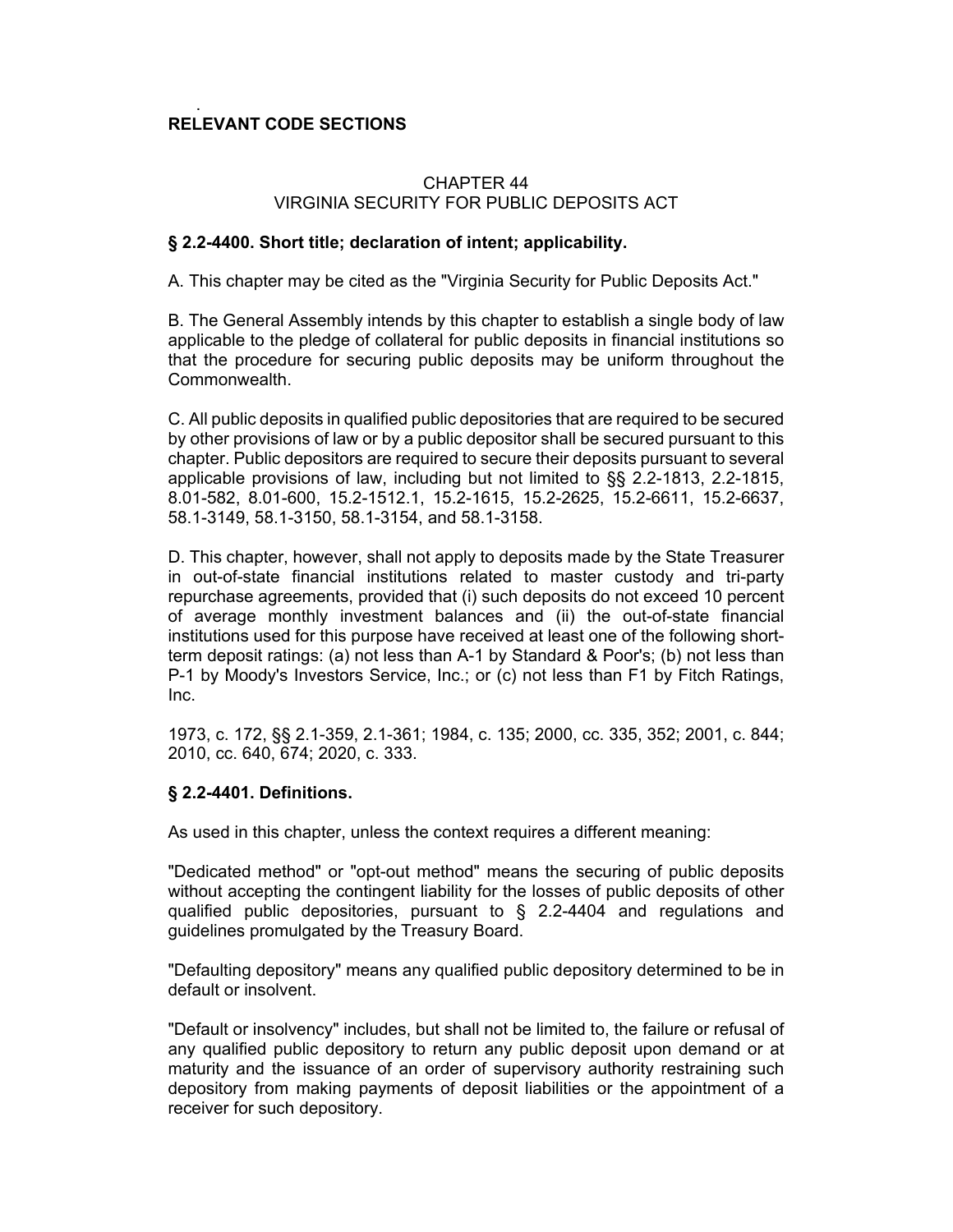"Eligible collateral" means securities or instruments authorized as legal investments under the laws of the Commonwealth for public sinking funds or other public funds as well as Federal Home Loan Bank letters of credit issued in accordance with guidelines promulgated by the Treasury Board.

"Located in Virginia" means having a main office or branch office in the Commonwealth where deposits are accepted, checks are paid, and money is lent.

"Pooled method" means securing public deposits by accepting the contingent liability for the losses of public deposits of other qualified public depositories choosing this method, pursuant to  $\S$  2.2-4403 and regulations and guidelines promulgated by the Treasury Board.

"Public deposit" means moneys held by a public depositor who is charged with the duty to receive or administer such moneys and is acting in an official capacity, such moneys being deposited in any of the following types of accounts: nonnegotiable time deposits, demand deposits, savings deposits, or any other transaction accounts.

"Public depositor" means the Commonwealth or any county, city, town or other political subdivision thereof, including any commission, institution, committee, board, or officer of the foregoing and any state court.

"Qualified escrow agent" means the State Treasurer or any bank or trust company approved by the Treasury Board to hold collateral pledged to secure public deposits.

"Qualified public depository" means any national banking association, federal savings and loan association or federal savings bank located in Virginia, any bank, trust company or savings institution organized under Virginia law, or any state bank or savings institution organized under the laws of another state located in Virginia authorized by the Treasury Board to hold public deposits according to this chapter.

"Required collateral" of a qualified public depository means the amount of eligible collateral required to secure public deposits set by regulations or an action of the Treasury Board.

"Treasury Board" means the Treasury Board of the Commonwealth created by § 2.2-2415.

1973, c. 172, § 2.1-360; 1984, c. 135; 1987, c. 718; 1996, c. 77; 1998, cc. 20, 21; 2001, c. 844; 2008, c. 7; 2010, cc. 640, 674.

#### **§ 2.2-4402. Collateral for public deposits.**

Qualified public depositories shall elect to secure deposits by either the pooled method or the dedicated method. Every qualified public depository shall deposit with a qualified escrow agent eligible collateral equal to or in excess of the required collateral. Eligible collateral shall be valued as determined by the Treasury Board. Substitutions and withdrawals of eligible collateral may be made as determined by the Treasury Board.

Notwithstanding any other provisions of law, no qualified public depository shall be required to give bond or pledge securities or instruments in the manner herein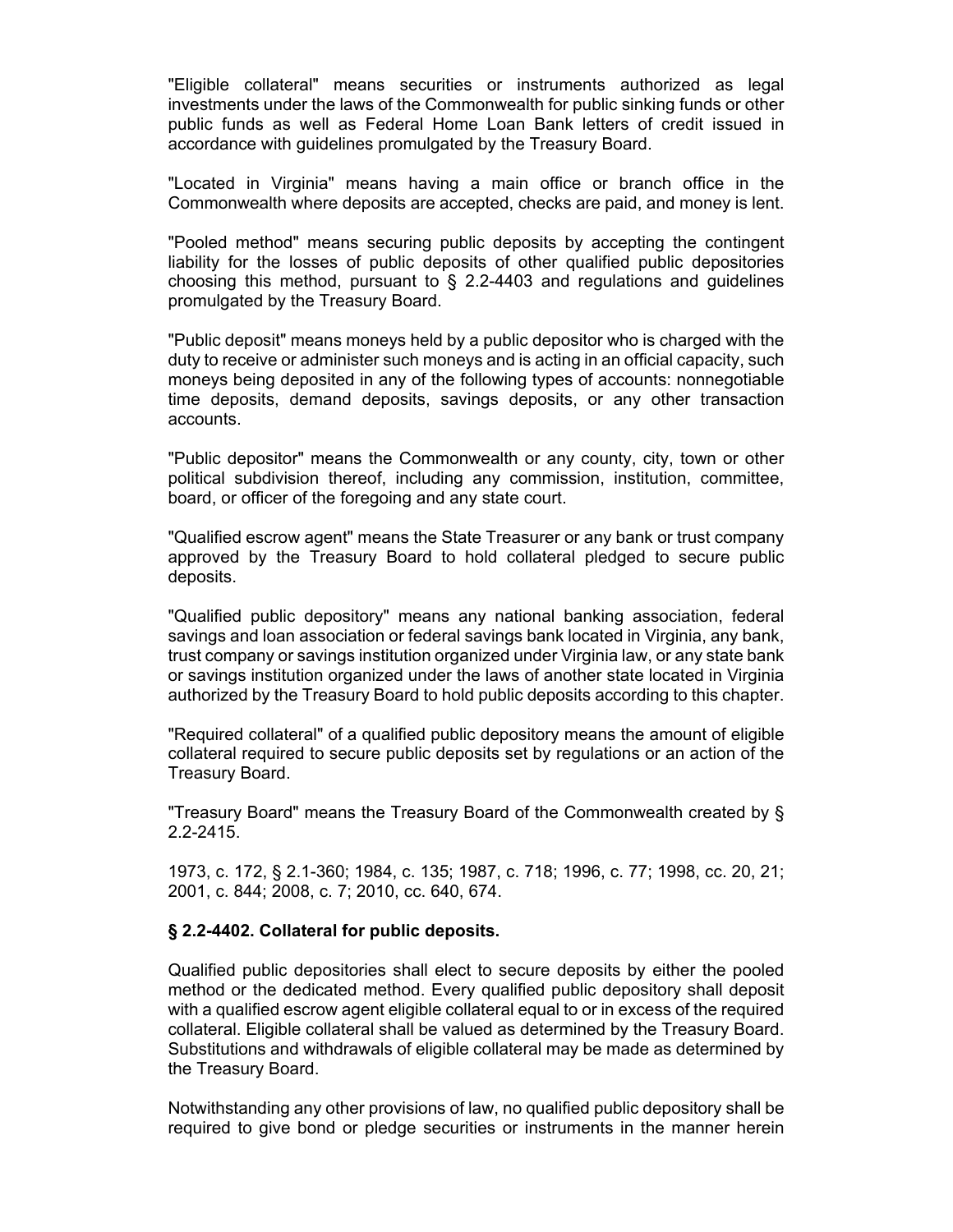provided for the purpose of securing deposits received or held in the trust department of the depository and that are secured as required by § 6.2-1005 of the Code of Virginia or that are secured pursuant to Title 12, § 92a of the United States Code by securities of the classes prescribed by § 6.2-1005 of the Code of Virginia.

No qualified public depository shall accept or retain any public deposit that is required to be secured unless it has deposited eligible collateral equal to its required collateral with a qualified escrow agent pursuant to this chapter.

1973, c. 172, § 2.1-362; 2001, c. 844; 2010, cc. 640, 674.

## **§ 2.2-4403. Procedure for payment of losses by pooled method.**

When the Treasury Board determines that a qualified public depository securing public deposits in accordance with this section is a defaulting depository, it shall as promptly as practicable take steps to reimburse public depositors for uninsured public deposits using the following procedures:

1. The Treasury Board shall ascertain the amount of uninsured public deposits held by the defaulting depository, either with the cooperation of the Commissioner of Financial Institutions, the receiver appointed for such depository, or by any other means available.

2. The amount of such uninsured public deposits ascertained as provided in subdivision 1, plus any costs associated with liquidation, shall be assessed by the Treasury Board first against the defaulting depository to the extent of the full realizable market value of the collateral pledged to secure its public deposits.

3. In the event the realized value of the pledged collateral in subdivision 2 is insufficient to satisfy the liability of the defaulting depository to its public depositors and the Treasury Board, the Treasury Board shall assess the remaining liability against all other qualified public depositories securing public deposits according to the following ratio: total average public deposit balance for each qualified public depository held during the immediately preceding twelve months divided by the total average public deposit balance for the same period held by all qualified public depositories under this section other than the defaulting depository.

4. Assessments made by the Treasury Board in accordance with subdivision 3 shall be payable by the close of business on the second business day following demand. Upon the failure of any qualified public depository to pay such assessment when due, the State Treasurer shall promptly take possession of the eligible collateral deposited with the non-paying depository's escrow agent and liquidate the same to the extent necessary to pay the original assessment plus any additional costs necessary to liquidate the collateral.

5. Upon receipt of such assessments and the net proceeds of the eligible collateral liquidated from the State Treasurer, the Treasury Board shall reimburse the public depositors to the extent of the defaulting depository's liability to them, net of any applicable deposit insurance.

1973, c. 172, § 2.1-363; 1978, c. 14; 1984, c. 135; 2001, c. 844; 2009, c. 64; 2010, cc. 640, 674.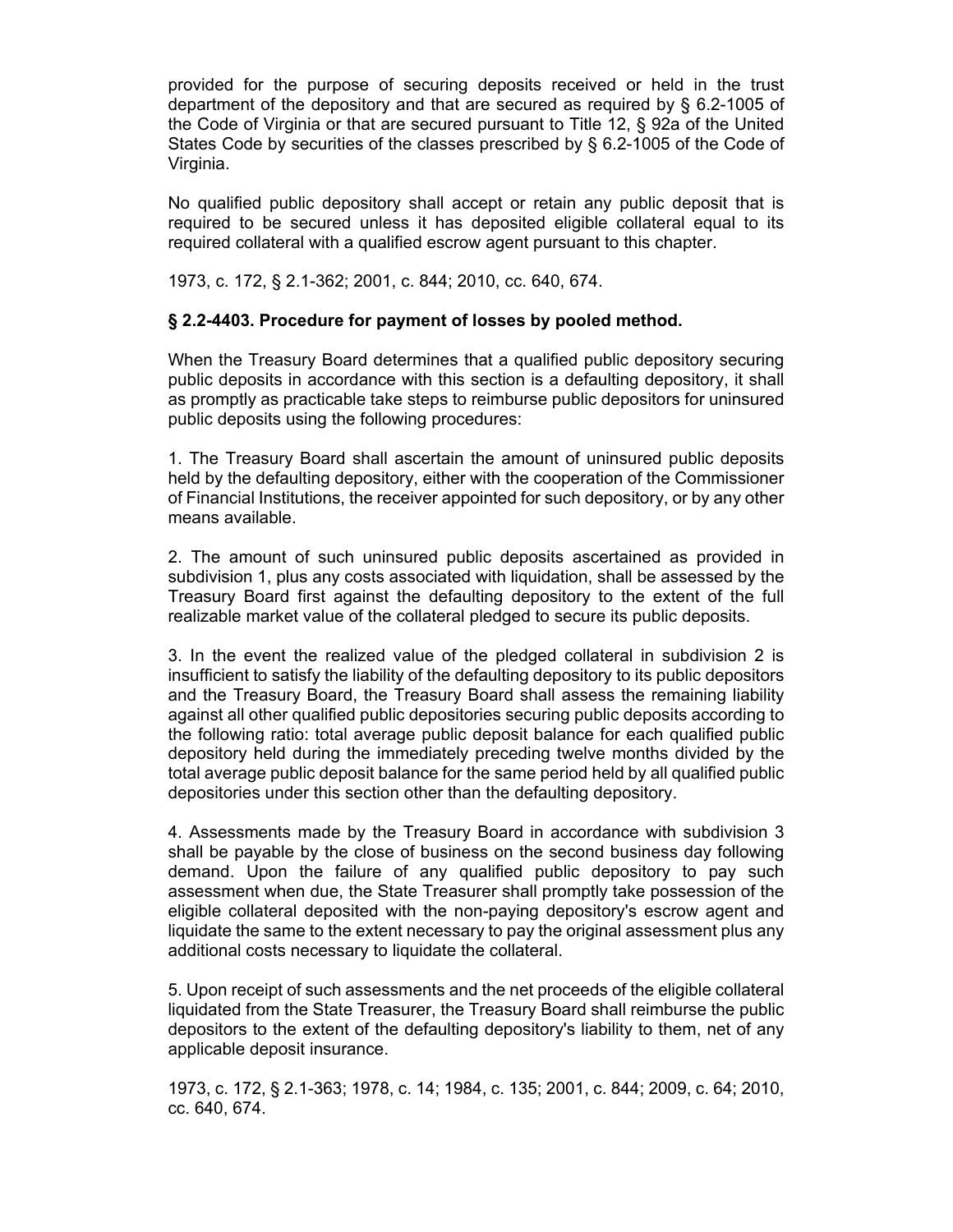## **§ 2.2-4404. Procedure for payment of losses by dedicated method.**

When the Treasury Board determines that a qualified public depository securing public deposits in accordance with this section is a defaulting depository, it shall as promptly as practicable take steps to reimburse public depositors of all uninsured public deposits using the following procedures:

1. The Treasury Board shall ascertain the amount of uninsured public deposits held by the defaulting depository with the cooperation of the Commissioner of Financial Institutions, the receiver appointed for such depository or by any other means available.

2. The amount of such uninsured public deposits ascertained as provided in subdivision 1, plus any costs associated with liquidation of the eligible collateral of the defaulting depository, shall be assessed by the Treasury Board against the defaulting depository. The State Treasurer shall promptly take possession of the eligible collateral deposited by such depository with the depository's escrow agent, as is necessary to satisfy the assessment of the Treasury Board and shall liquidate the same and turn over the net proceeds to the Treasury Board.

3. Upon receipt from the State Treasurer of the eligible collateral liquidated, the Treasury Board shall reimburse the public depositors from the proceeds of the collateral up to the extent of the depository's deposit liability to them, net of any applicable deposit insurance.

1984, c. 135, § 2.1-363.1; 2001, c. 844; 2009, c. 64; 2010, cc. 640, 674.

#### **§ 2.2-4405. Powers of Treasury Board relating to the administration of this chapter.**

The Treasury Board shall have power to:

1. Make and enforce regulations and guidelines necessary and proper to the full and complete performance of its functions under this chapter;

2. Prescribe and enforce regulations and guidelines fixing terms and conditions consistent with this chapter under which public deposits must be secured;

3. Require additional collateral, in excess of the required collateral of any or all qualified public depositories as it may determine prudent under the circumstances;

4. Determine what securities or instruments shall be acceptable as eligible collateral, and fix the percentage of face value or market value of such securities or instruments that can be used to secure public deposits;

5. Establish guidelines to permit banks to withdraw from the procedures for the payment of losses under § 2.2-4403 and instead be governed by the procedures for the payment of losses under § 2.2-4404, consistent with the primary purpose of protecting public deposits;

6. Require any qualified public depository to provide information concerning its public deposits as requested by the Treasury Board; and

7. Determine when a default or insolvency has occurred and to take such action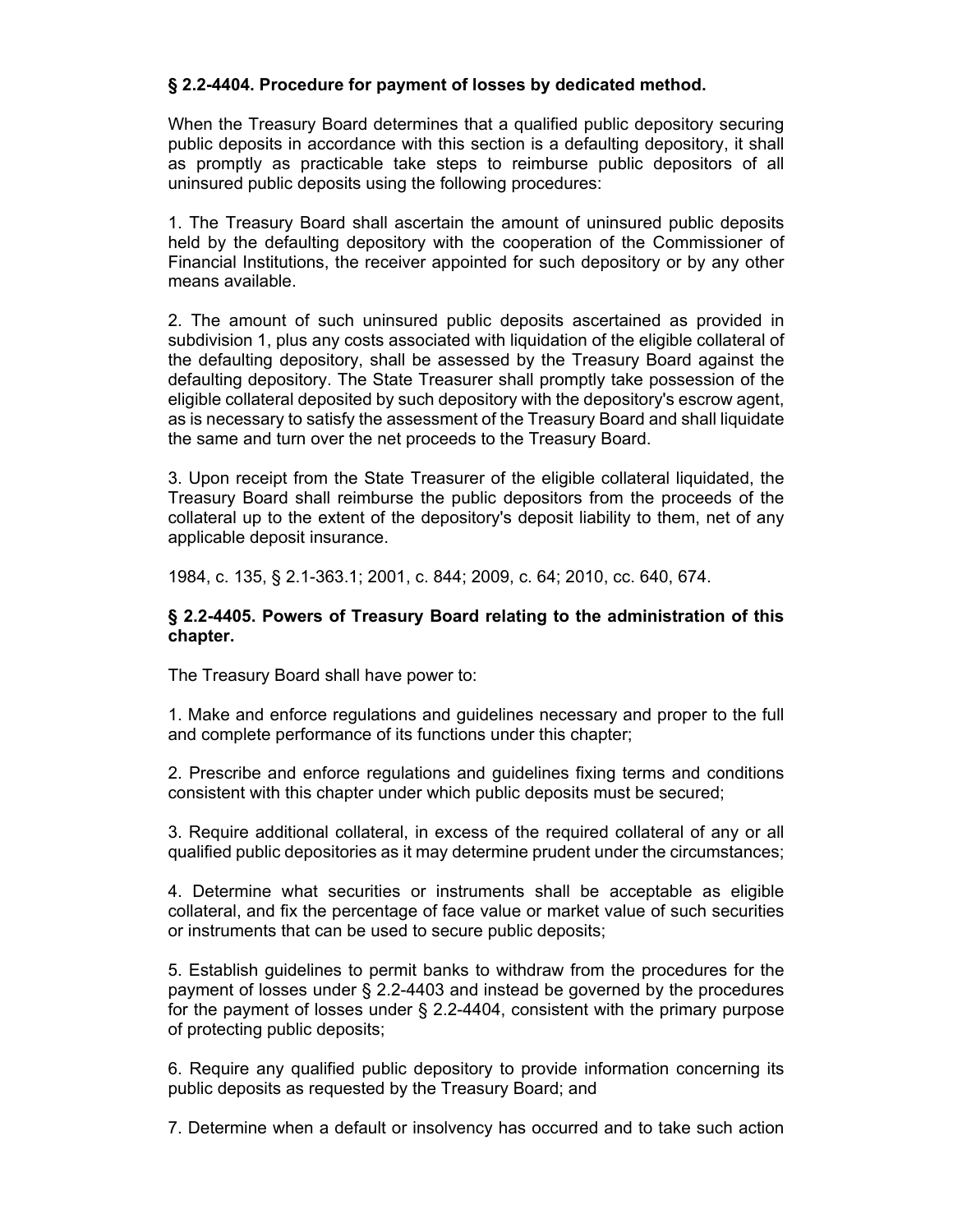as it may deem advisable for the protection, collection, compromise or settlement of any claim arising in case of default or insolvency.

1973, c. 172, § 2.1-364; 2001, c. 844; 2009, c. 64; 2010, cc. 640, 674.

#### **§ 2.2-4406. Subrogation of Treasury Board to depositor's rights; payment of sums received from distribution of assets.**

Upon payment in full to any public depositor on any claim presented pursuant to § 2.2-4403 or 2.2-4404, the Treasury Board shall be subrogated to all of such depositor's rights, title and interest against the depository in default or insolvent and shall share in any distribution of such defaulting or insolvent depository's assets ratably with other depositors. Any sums received from any such distribution shall be paid to the other qualified public depositories against which assessments were made, in proportion to such assessments, net of any proper payment or expense of the Treasury Board in enforcing any such claim.

1973, c. 172, § 2.1-365; 2001, c. 844; 2010, cc. 640, 674.

§ 2.2-4407. Mandatory deposit of public funds in qualified public depositories. Public deposits required to be secured pursuant to this chapter shall be deposited in a qualified public depository.

1973, c. 172, § 2.1-366; 2001, c. 844; 2010, cc. 640, 674.

#### **§ 2.2-4408. Authority to make public deposits.**

A. All public depositors are hereby authorized to make public deposits under their control in qualified public depositories, securing such public deposits pursuant to this chapter.

B. Local officials handling public deposits in the Commonwealth may not require from a qualified public depository any pledge of collateral for their deposits in excess of the requirements of this chapter.

1973, c. 172, § 2.1-367; 1980, c. 538, § 2.1-234.5; 1998, cc. 20, 21; 2001, c. 844; 2010, cc. 640, 674.

#### **§ 2.2-4409. Authority to secure public deposits; acceptance of liabilities and duties by public depositories.**

All qualified public depositories are hereby authorized to secure public deposits in accordance with this chapter and shall be deemed to have accepted the liabilities and duties imposed upon it pursuant to this chapter.

1973, c. 172, § 2.1-368; 2001, c. 844; 2010, cc. 640, 674.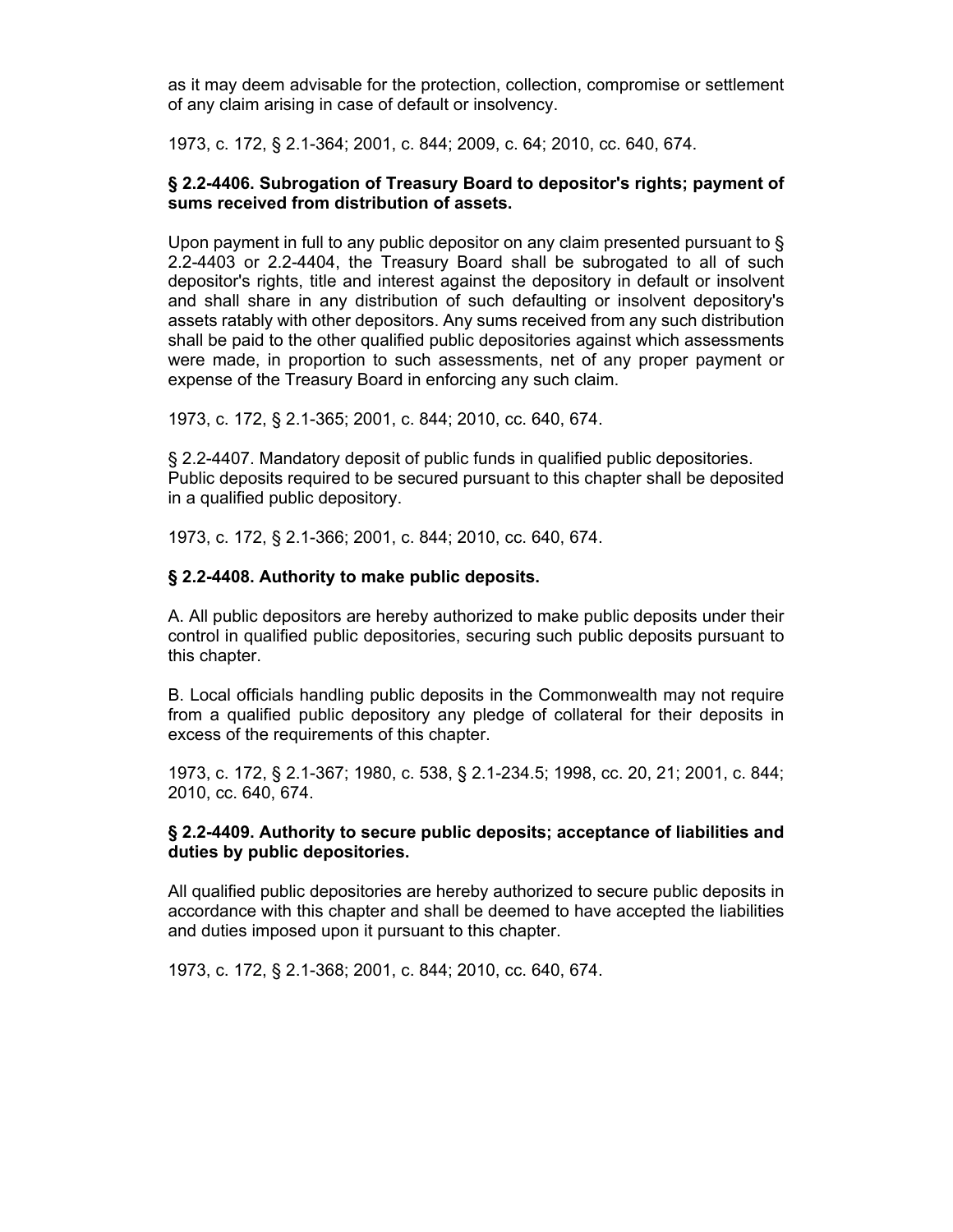## **§ 2.2-4410. Liability of public depositors.**

When deposits are made in accordance with this chapter no official of a public depositor shall be personally liable for any loss resulting from the default or insolvency of any qualified public depository in the absence of negligence, malfeasance, misfeasance, or nonfeasance on his part or on the part of his agents.

1973, c. 172, § 2.1-370; 2001, c. 844; 2010, cc. 640, 674.

## **§ 2.2-4411. Reports of qualified public depositories.**

By the tenth day after the end of each calendar reporting month or when requested by the Treasury Board each qualified public depository shall submit to the Treasury Board an electronic report of such data required by the Treasury Board to demonstrate that the current market value of its pledged collateral was equal to or greater than the amount of required collateral for the previous month, certified as to its accuracy by an authorized official of the qualified public depository.

Upon request by a public depositor, a qualified public depository shall provide a schedule detailing the public deposit accounts reported to the Treasury Board for that depositor, as well as the amount of total public deposits held by that depository at the close of the applicable month and the total market value of the collateral securing such public deposits.

1973, c. 172, § 2.1-369; 1979, c. 154; 2001, c. 844; 2010, cc. 640, 674.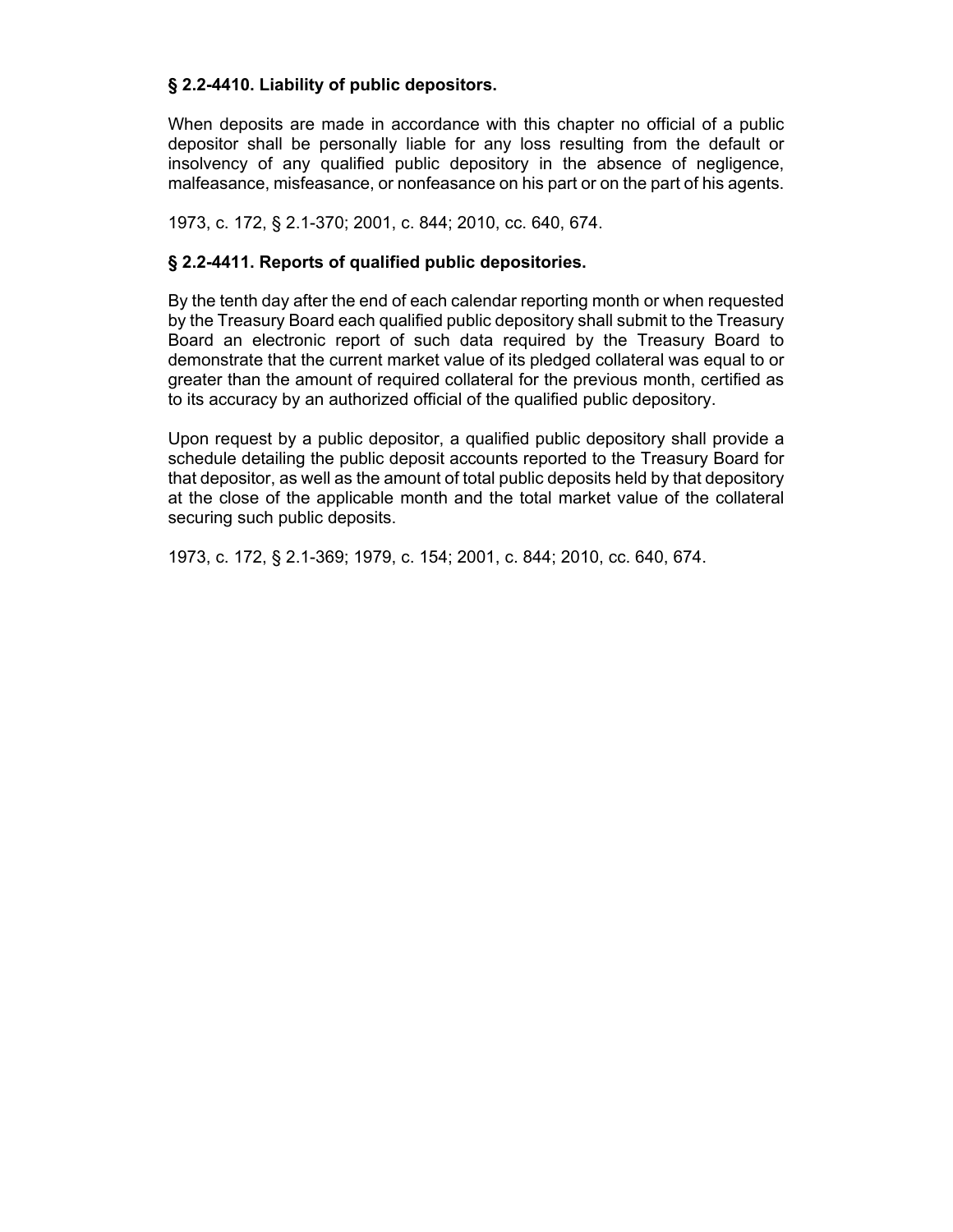#### CHAPTER 45 INVESTMENT OF PUBLIC FUNDS ACT

#### **§ 2.2-4500. Legal investments for public sinking funds.**

The Commonwealth, all public officers, municipal corporations, other political subdivisions and all other public bodies of the Commonwealth may invest any sinking funds belonging to them or within their control in the following securities:

1. Bonds, notes and other evidences of indebtedness of the Commonwealth, and securities unconditionally guaranteed as to the payment of principal and interest by the Commonwealth.

2. Bonds, notes and other obligations of the United States, and securities unconditionally guaranteed as to the payment of principal and interest by the United States, or any agency thereof. The evidences of indebtedness enumerated by this subdivision may be held directly, or in the form of repurchase agreements collateralized by such debt securities, or in the form of securities of any open-end or closed-end management type investment company or investment trust registered under the Investment Company Act of 1940, provided that the portfolio of such investment company or investment trust is limited to such evidences of indebtedness, or repurchase agreements collateralized by such debt securities, or securities of other such investment companies or investment trusts whose portfolios are so restricted.

3. Bonds, notes and other evidences of indebtedness of any county, city, town, district, authority or other public body of the Commonwealth upon which there is no default; provided, that such bonds, notes and other evidences of indebtedness of any county, city, town, district, authority or other public body are either direct legal obligations of, or those unconditionally guaranteed as to the payment of principal and interest by the county, city, town, district, authority or other public body in question; and revenue bonds issued by agencies or authorities of the Commonwealth or its political subdivisions upon which there is no default.

4. Bonds and other obligations issued, guaranteed or assumed by the International Bank for Reconstruction and Development, bonds and other obligations issued, guaranteed or assumed by the Asian Development Bank and bonds and other obligations issued, guaranteed or assumed by the African Development Bank.

5. Savings accounts or time deposits in any bank or savings institution within the Commonwealth provided the bank or savings institution is approved for the deposit of other funds of the Commonwealth or other political subdivision of the Commonwealth.

1956, c. 184, § 2-297; 1958, c. 102; 1966, c. 677, § 2.1-327; 1970, c. 75; 1974, c. 288; 1986, c. 270; 1988, cc. 526, 834; 1996, cc. 77, 508; 2001, c. 844.

## **§ 2.2-4501. Legal investments for other public funds.**

A. The Commonwealth, all public officers, municipal corporations, other political subdivisions and all other public bodies of the Commonwealth may invest any and all moneys belonging to them or within their control, other than sinking funds, in the following: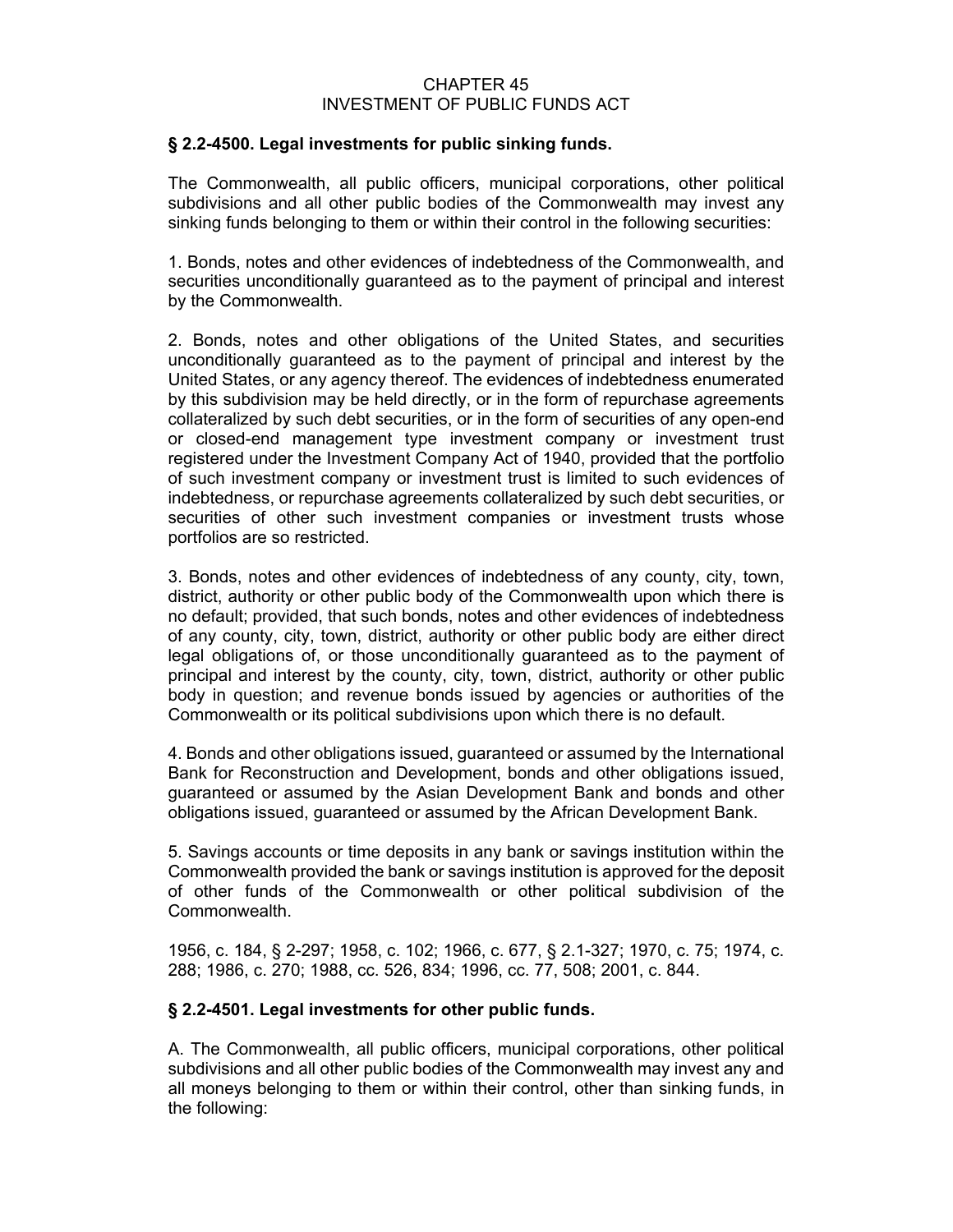1. Stocks, bonds, notes, and other evidences of indebtedness of the Commonwealth and those unconditionally guaranteed as to the payment of principal and interest by the Commonwealth.

2. Bonds, notes and other obligations of the United States, and securities unconditionally guaranteed as to the payment of principal and interest by the United States, or any agency thereof. The evidences of indebtedness enumerated by this subdivision may be held directly, or in the form of repurchase agreements collateralized by such debt securities, or in the form of securities of any open-end or closed-end management type investment company or investment trust registered under the Investment Company Act of 1940, provided that the portfolio of such investment company or investment trust is limited to such evidences of indebtedness, or repurchase agreements collateralized by such debt securities, or securities of other such investment companies or investment trusts whose portfolios are so restricted.

3. Stocks, bonds, notes and other evidences of indebtedness of any state of the United States upon which there is no default and upon which there has been no default for more than 90 days, provided that within the 20 fiscal years next preceding the making of such investment, such state has not been in default for more than 90 days in the payment of any part of principal or interest of any debt authorized by the legislature of such state to be contracted.

4. Stocks, bonds, notes and other evidences of indebtedness of any county, city, town, district, authority or other public body in the Commonwealth upon which there is no default, provided that if the principal and interest be payable from revenues or tolls and the project has not been completed, or if completed, has not established an operating record of net earnings available for payment of principal and interest equal to estimated requirements for that purpose according to the terms of the issue, the standards of judgment and care required in Article 9 (§ 64.2- 780 et seq.) of Chapter 7 of Title 64.2, without reference to this section, shall apply.

In any case in which an authority, having an established record of net earnings available for payment of principal and interest equal to estimated requirements for that purpose according to the terms of the issue, issues additional evidences of indebtedness for the purposes of acquiring or constructing additional facilities of the same general character that it is then operating, such additional evidences of indebtedness shall be governed by the provisions of this section without limitation.

5. Legally authorized stocks, bonds, notes and other evidences of indebtedness of any city, county, town, or district situated in any one of the states of the United States upon which there is no default and upon which there has been no default for more than 90 days, provided that (i) within the 20 fiscal years next preceding the making of such investment, such city, county, town, or district has not been in default for more than 90 days in the payment of any part of principal or interest of any stock, bond, note or other evidence of indebtedness issued by it; (ii) such city, county, town, or district shall have been in continuous existence for at least 20 years; (iii) such city, county, town, or district has a population, as shown by the federal census next preceding the making of such investment, of not less than 25,000 inhabitants; (iv) the stocks, bonds, notes or other evidences of indebtedness in which such investment is made are the direct legal obligations of the city, county, town, or district issuing the same; (v) the city, county, town, or district has power to levy taxes on the taxable real property therein for the payment of such obligations without limitation of rate or amount; and (vi) the net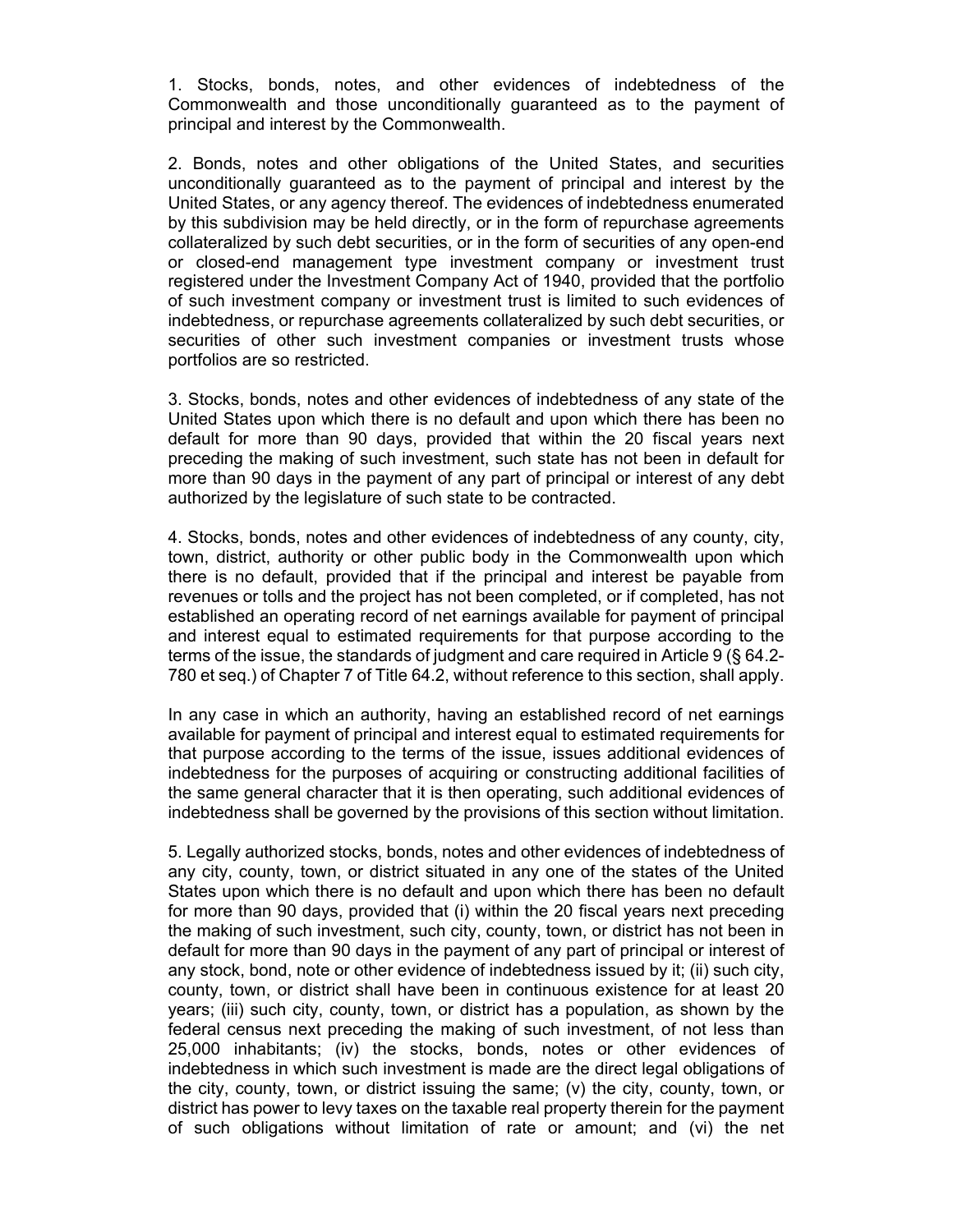indebtedness of such city, county, town, or district (including the issue in which such investment is made), after deducting the amount of its bonds issued for selfsustaining public utilities, does not exceed 10 percent of the value of the taxable property in such city, county, town, or district, to be ascertained by the valuation of such property therein for the assessment of taxes next preceding the making of such investment.

6. Bonds and other obligations issued, guaranteed or assumed by the International Bank for Reconstruction and Development, by the Asian Development Bank or by the African Development Bank.

B. This section shall not apply to funds authorized by law to be invested by the Virginia Retirement System or to deferred compensation plan funds to be invested pursuant to § 51.1-601 or to funds contributed by a locality to a pension program for the benefit of any volunteer fire department or volunteer emergency medical services agency established pursuant to § 15.2-955.

C. Investments made prior to July 1, 1991, pursuant to  $\S$  51.1-601 are ratified and deemed valid to the extent that such investments were made in conformity with the standards set forth in Chapter 6 (§ 51.1-600 et seq.) of Title 51.1.

1956, c. 184, § 2-298; 1966, c. 677, § 2.1-328; 1980, c. 596; 1988, c. 834; 1991, c. 379; 1992, c. 810; 1996, c. 508; 1999, c. 772; 2001, c. 844; 2007, c. 67; 2008, c. 295; 2015, cc. 502, 503.

#### **§ 2.2-4502. Investment of funds of Commonwealth, political subdivisions, and public bodies in "prime quality" commercial paper.**

A. The Commonwealth, all public officers, municipal corporations, other political subdivisions and all other public bodies of the Commonwealth may invest any and all moneys belonging to them or within their control other than sinking funds in "prime quality" commercial paper, with a maturity of 270 days or less, of issuing corporations organized under the laws of the United States, or of any state thereof including paper issued by banks and bank holding companies. "Prime quality" means that the paper has received at least two of the following ratings: (i) at least prime 1 by Moody's Investors Service, Inc.; (ii) at least A1 by Standard & Poor's; or (iii) at least F1 by Fitch Ratings, Inc., provided that at the time of any such investment:

1. The issuing corporation, or its guarantor, has a net worth of at least \$50 million; and

2. The net income of the issuing corporation, or its guarantor, has averaged \$3 million per year for the previous five years; and

3. All existing senior bonded indebtedness of the issuer, or its guarantor, has received at least two of the following ratings : (i) at least A by Moody's Investors Service, Inc.; (ii) at least A by Standard & Poor's; or (iii) at least A by Fitch Ratings, Inc.

Not more than 35 percent of the total funds available for investment may be invested in commercial paper, and not more than five percent of the total funds available for investment may be invested in commercial paper of any one issuing corporation.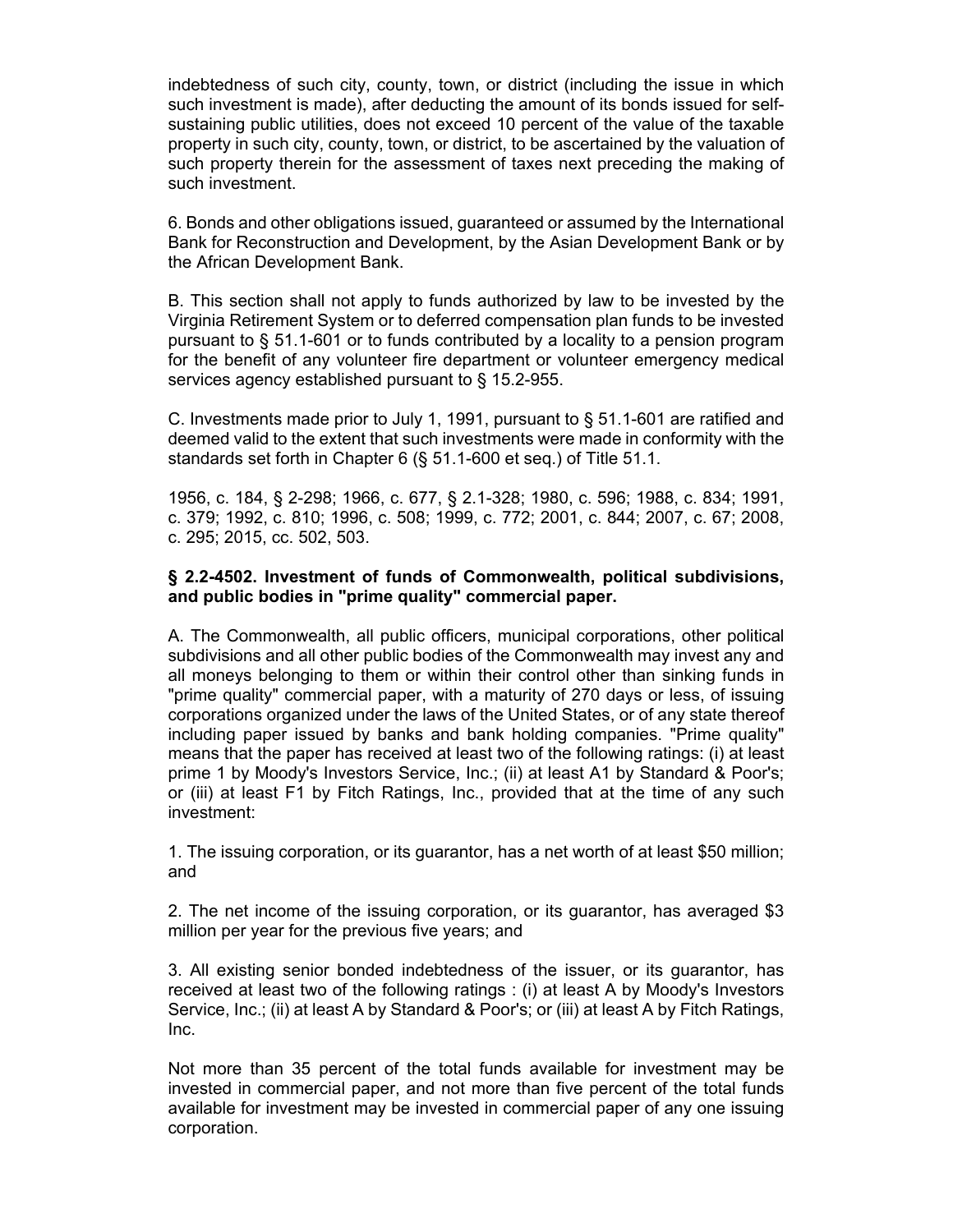B. Notwithstanding subsection A, the Commonwealth, municipal corporations, and other political subdivisions and public bodies of the Commonwealth may invest any and all moneys belonging to them or within their control, except for sinking funds, in commercial paper other than "prime quality" commercial paper as defined in this section, provided that:

1. Prior written approval is obtained from the governing board, committee, or other entity that determines investment policy. The Treasury Board shall be the governing body for the Commonwealth; and

2. A written internal credit review justifying the creditworthiness of the issuing corporation is prepared in advance and made part of the purchase file.

1973, c. 232, § 2.1-328.1; 1974, c. 295; 1976, c. 665; 1986, c. 170; 1987, c. 73; 1988, c. 834; 1992, c. 769; 2001, c. 844; 2020, c. 333.

### **§ 2.2-4503. Investments by Fairfax County finance director.**

Notwithstanding any provisions of law to the contrary or any limitation or restriction contained in any such law, the director of finance of Fairfax County may invest, redeem, sell, exchange, and reinvest unexpended or surplus moneys, in any fund or account of which he has custody or control in bankers' acceptances.

1980, c. 50, § 2.1-328.2; 2001, c. 844.

#### **§ 2.2-4504. Investment of funds by the Commonwealth and political subdivisions in bankers' acceptances.**

Notwithstanding any provisions of law to the contrary, all public officers, municipal corporations, other political subdivisions and all other public bodies of the Commonwealth may invest any and all moneys belonging to them or within their control other than sinking funds in bankers' acceptances.

1981, c. 18, § 2.1-328.3; 1988, c. 834; 2001, c. 844.

#### **§ 2.2-4505. Investment in certificates representing ownership of treasury bond principal at maturity or its coupons for accrued periods.**

Notwithstanding any provision of law to the contrary, the Commonwealth, all public officers, municipal corporations, other political subdivisions and all other public bodies of the Commonwealth may invest any and all moneys belonging to them or within their control, in certificates representing ownership of either treasury bond principal at maturity or its coupons for accrued periods. The underlying United States Treasury bonds or coupons shall be held by a third-party independent of the seller of such certificates.

1983, c. 117, § 2.1-328.5; 1985, c. 352; 1988, c. 834; 2001, c. 844.

#### **§ 2.2-4506. Securities lending.**

Notwithstanding any provision of law to the contrary, the Commonwealth, all public officers, municipal corporations, political subdivisions and all public bodies of the Commonwealth may engage in securities lending from the portfolio of investments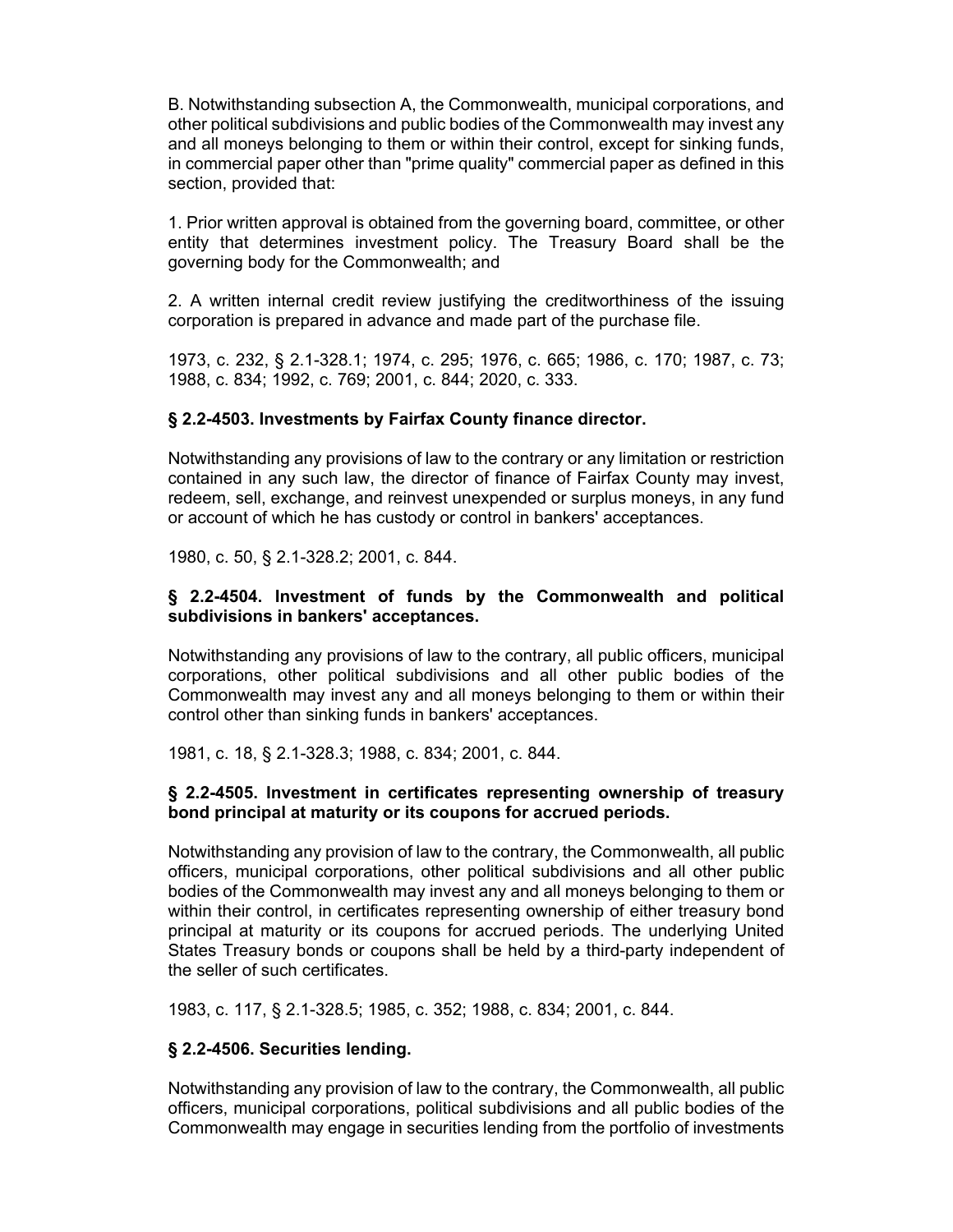of which they have custody and control, other than sinking funds. The Treasury Board shall develop guidelines with which such securities lending shall fully comply. Such guidelines shall ensure that the state treasury is at all times fully collateralized by the borrowing institution.

1983, c. 268, § 2.1-328.6; 2001, c. 844.

### **§ 2.2-4507. Investment of funds in overnight, term and open repurchase agreements.**

Notwithstanding any provision of law to the contrary, the Commonwealth, all public officers, municipal corporations, other political subdivisions and all other public bodies of the Commonwealth, may invest any and all moneys belonging to them or within their control in overnight, term and open repurchase agreements that are collateralized with securities that are approved for direct investment.

1985, c. 352, § 2.1-328.8; 1988, c. 834; 2001, c. 844.

#### **§ 2.2-4508. Investment of certain public moneys in certain mutual funds.**

Notwithstanding any provision of law to the contrary, the Commonwealth, all public officers, municipal corporations, other political subdivisions and all other public bodies of the Commonwealth may invest any and all moneys belonging to them or within their control, other than sinking funds that are governed by the provisions of § 2.2-4500, in one or more open-end investment funds, provided that the funds are registered under the Securities Act (§ 13.1-501 et seq.) of the Commonwealth or the Federal Investment Co. Act of 1940, and that the investments by such funds are restricted to investments otherwise permitted by law for political subdivisions as set forth in this chapter, or investments in other such funds whose portfolios are so restricted.

1986, c. 170, § 2.1-328.9; 1988, c. 834; 1996, c. 508; 2001, c. 844.

#### **§ 2.2-4509. Investment of funds in negotiable certificates of deposit and negotiable bank deposit notes.**

Notwithstanding any provision of law to the contrary, the Commonwealth and all public officers, municipal corporations, and other political subdivisions and all other public bodies of the Commonwealth may invest any or all of the moneys belonging to them or within their control, other than sinking funds, in negotiable certificates of deposit and negotiable bank deposit notes of domestic banks and domestic offices of foreign banks:

1. With maturities not exceeding one year, that have received at least two of the following ratings: (i) at least A-1 by Standard & Poor's; (ii) at least P-1 by Moody's Investors Service, Inc.; or (iii) at least F1 by Fitch Ratings, Inc.; and

2. With maturities exceeding one year and not exceeding five years, that have received at least two of the following ratings: (i) at least AA by Standard & Poor's; (ii) at least Aa by Moody's Investors Service, Inc.; or (iii) at least AA by Fitch Ratings, Inc.

1998, cc. 20, 21, § 2.1-328.15; 2001, c. 844; 2020, c. 333.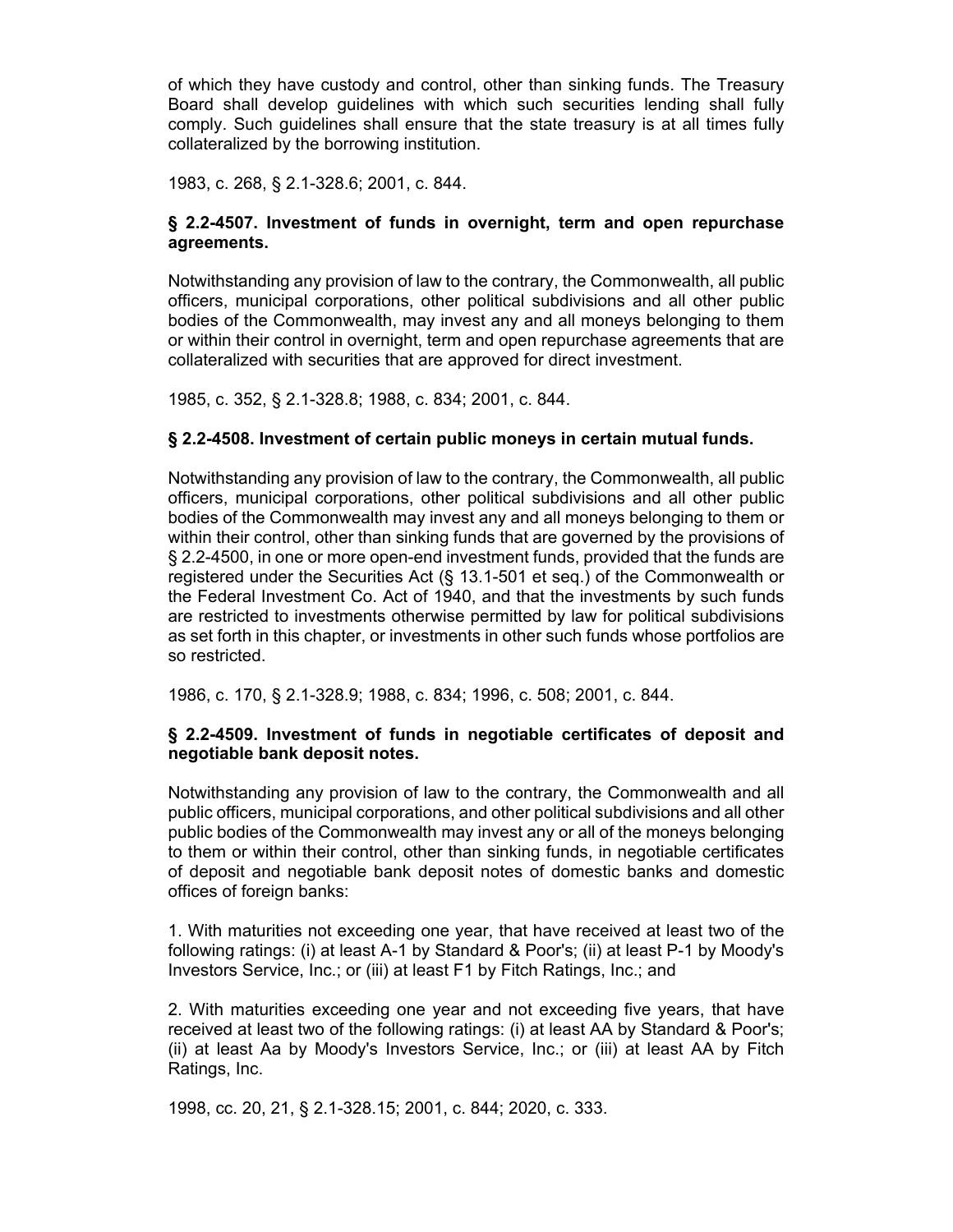## **§ 2.2-4510. Investment of funds in corporate notes.**

A. Notwithstanding any provision of law to the contrary, the Commonwealth, all public officers, municipal corporations, other political subdivisions and all other public bodies of the Commonwealth may invest any and all moneys belonging to them or within their control, other than sinking funds, in high quality corporate notes with maturities of no more than five years that have received at least two of the following ratings: (i) at least Aa by Moody's Investors Service, Inc.; (ii) at least AA by Standard and Poor's; or (iii) at least AA by Fitch Ratings, Inc.

B. Notwithstanding any provision of law to the contrary, any qualified public entity of the Commonwealth may invest any and all moneys belonging to it or within its control, other than sinking funds, in high quality corporate notes that have received at least two of the following ratings: (i) at least A by Moody's Investors Service, Inc.; (ii) at least A by Standard and Poor's; or (iii) at least A by Fitch Ratings, Inc.

As used in this section, "qualified public entity" means any state agency or institution of the Commonwealth, having an internal or external public funds manager with professional investment management capabilities.

C. Notwithstanding any provision of law to the contrary, the Department of the Treasury may invest any and all moneys belonging to it or within its control, other than sinking funds, in high quality corporate notes with a rating of at least BBB or Baa2 by two rating agencies. One of the two qualifying ratings shall be (i) at least Baa2 by Moody's Investors Service, Inc.; (ii) at least BBB by Standard and Poor's; or (iii) at least BBB by Fitch Ratings, Inc. With regard to investment securities rated below A, the Commonwealth Treasury Board shall establish strict investment guidelines concerning the investment in such securities and monitor the performance of the securities for compliance with the investment guidelines.

1987, c. 187, § 2.1-328.10; 1988, c. 834; 1994, c. 145; 2001, c. 844; 2002, cc. 18, 438; 2005, c. 30; 2020, c. 333.

## **§ 2.2-4511. Investment of funds in asset-backed securities.**

Notwithstanding any provision of law to the contrary, any qualified public entity of the Commonwealth may invest any and all moneys belonging to it or within its control, other than sinking funds, in asset-backed securities with a duration of no more than five years with a rating of at least AAA or Aaa by two rating agencies. One of the two qualifying ratings shall be (i) at least Aaa by Moody's Investors Service, Inc.; (ii) at least AAA by Standard and Poor's; or (iii) at least AAA by Fitch Ratings, Inc.

As used in this section, "qualified public entity" means any state agency, institution of the Commonwealth or statewide authority created under the laws of the Commonwealth having an internal or external public funds manager with professional investment management capabilities.

1994, c. 145, § 2.1-328.13; 1997, c. 29; 2001, c. 844; 2020, c. 333.

## **§ 2.2-4512. Investment of funds by State Treasurer in obligations of foreign sovereign governments.**

Notwithstanding any provision of law to the contrary, the State Treasurer may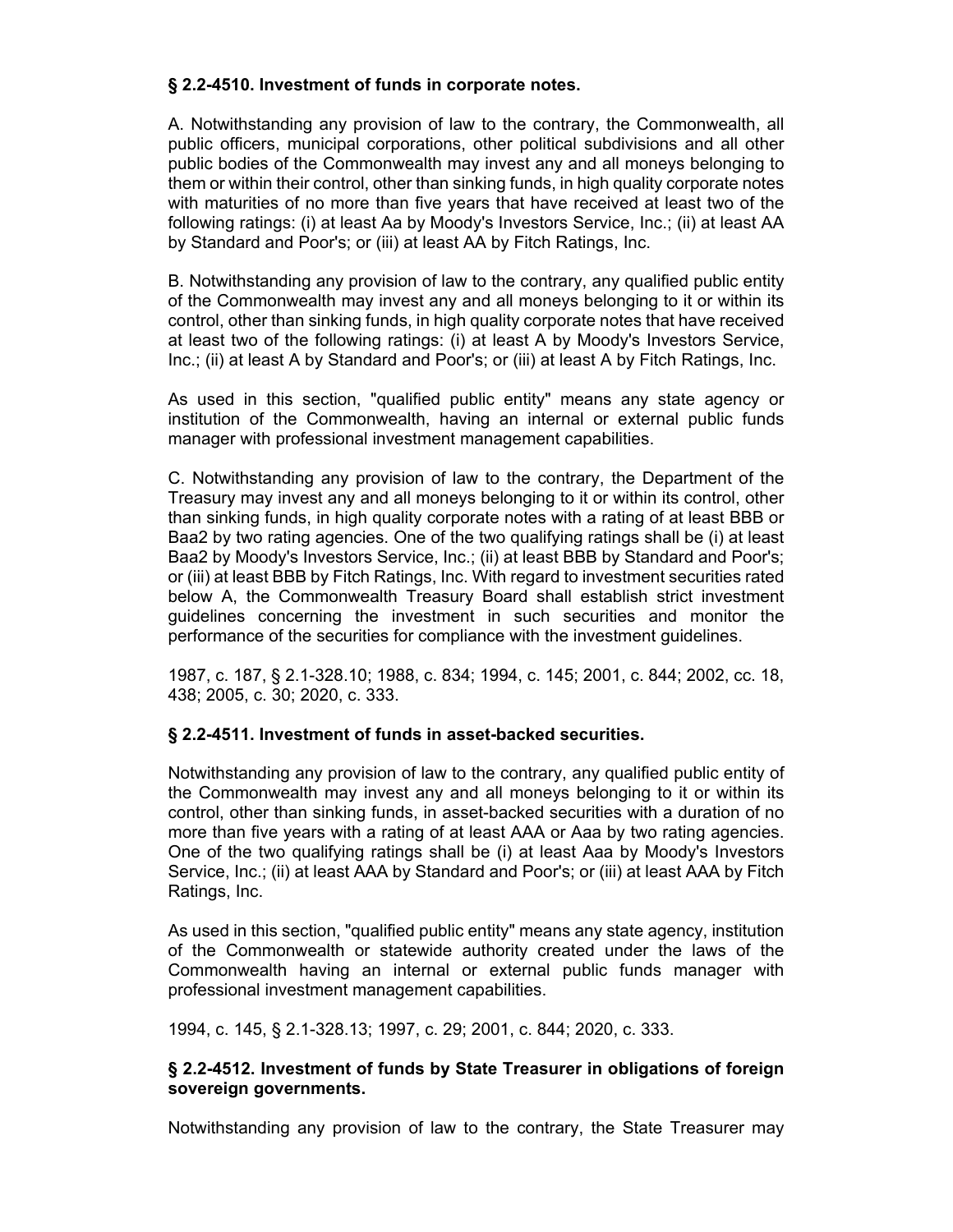invest unexpended or excess moneys in any fund or account over which he has custody and control, other than sinking funds, in fully hedged debt obligations of sovereign governments and companies that are fully guaranteed by such sovereign governments with a maturity of no more than five years that have received at least two of the following ratings: (i) at least Aaa by Moody's Investors Service, Inc.; (ii) at least AAA by Standard and Poor's; or (iii) at least AAA by Fitch Ratings, Inc.

Not more than 10 percent of the total funds of the Commonwealth available for investment may be invested in the manner described in this section.

1988, c. 461, § 2.1-328.11; 2001, c. 844; 2020, c. 333.

§ 2.2-4513. Investments by transportation commissions.

Transportation commissions that provide rail service may invest in, if required as a condition to obtaining insurance, participate in, or purchase insurance provided by, foreign insurance companies that insure railroad operations.

1988, c. 834, § 2.1-328.12; 2001, c. 844.

## **§ 2.2-4513.1. Investment of funds in qualified investment pools.**

A. Notwithstanding the provisions of Article 1 (§ 15.2-1300 et seq.) of Chapter 13 of Title 15.2, in any locality in which the authority to invest moneys belonging to or within the control of the locality has been granted to its elected treasurer, the treasurer may act on behalf of his locality to become a participating political subdivision in qualified investment pools without an ordinance adopted by the locality approving a joint exercise of power agreement. For purposes of this section, "qualified investment pool" means a jointly administered investment pool organized as a trust fund pursuant to Article 1 of Chapter 13 of Title 15.2 that has a professional investment manager.

B. Investments in qualified investment pools described in this section shall comply with the requirements of this chapter applicable to municipal corporations and other political subdivisions.

C. The provisions of this section shall not apply to local trusts established pursuant to Article 8 (§ 15.2-1544 et seq.) of Chapter 15 of Title 15.2 to fund postemployment benefits other than pensions.

2017, cc. 792, 819.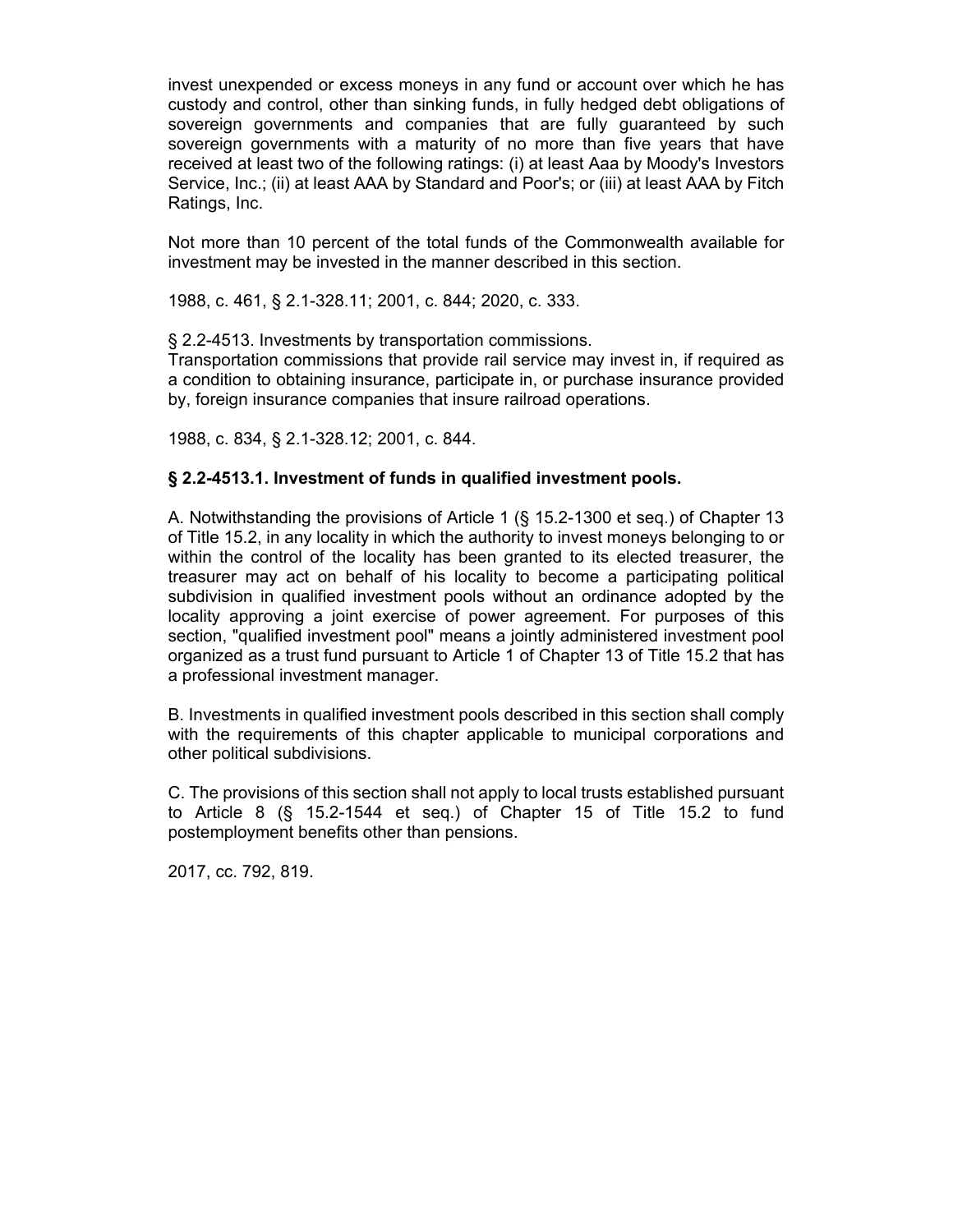### **§ 2.2-4514. Commonwealth and its political subdivisions as trustee of public funds; standard of care in investing such funds.**

Public funds held by the Commonwealth, public officers, municipal corporations, political subdivisions, and any other public body of the Commonwealth shall be held in trust for the citizens of the Commonwealth. Any investment of such funds pursuant to the provisions of this chapter shall be made solely in the interest of the citizens of the Commonwealth and with the care, skill, prudence, and diligence under the circumstances then prevailing that a prudent person acting in a like capacity and familiar with such matters would use in the conduct of an enterprise of a like character and with like aims.

1996, c. 437, § 2.1-328.14; 2001, c. 844.

## **§ 2.2-4515. Collateral and safekeeping arrangements.**

Securities purchased pursuant to the provisions of this chapter shall be held by the public official, municipal corporation or other political subdivision or public body or its custodial agent who may not otherwise be a counterparty to the investment transaction. Securities held on the books of the custodial agent by a custodial agent shall be held in the name of the municipal corporation, political subdivision or other public body subject to the public body's order of withdrawal. The responsibilities of the public official, municipal corporation, political subdivision or other public body shall be evidenced by a written agreement that shall provide for delivery of the securities by the custodial agent in the event of default by a counterparty to the investment transaction.

As used in this section, "counterparty" means the issuer or seller of a security, an agent purchasing a security on behalf of a public official, municipal corporation, political subdivision or other public body or the party responsible for repurchasing securities underlying a repurchase agreement.

The provisions of this section shall not apply to (i) investments with a maturity of less than 31 calendar days or (ii) the State Treasurer, who shall comply with safekeeping guidelines issued by the Treasury Board or to endowment funds invested in accordance with the provisions of the Uniform Prudent Management of Institutional Funds Act, Chapter 11 (§ 64.2-1100 et seq.) of Title 64.2.

1988, c. 834, § 2.1-329.01; 2001, c. 844; 2008, c. 184.

## **§ 2.2-4516. Liability of treasurers or public depositors.**

When investments are made in accordance with this chapter, no treasurer or public depositor shall be liable for any loss therefrom in the absence of negligence, malfeasance, misfeasance, or nonfeasance on his part or on the part of his assistants or employees.

1979, c. 135, § 2.1-329.1; 2001, c. 844.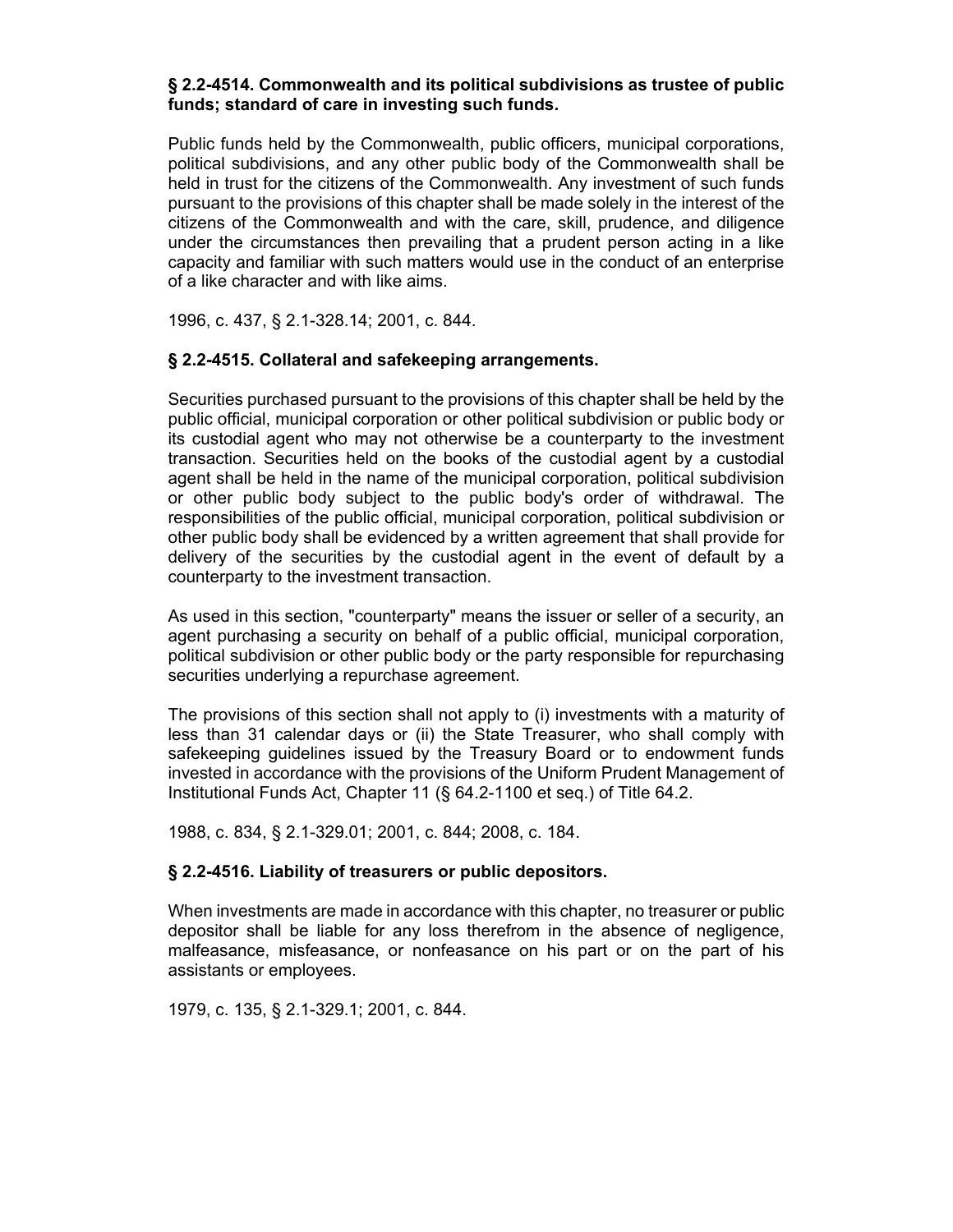## **§ 2.2-4517. Contracts on interest rates, currency, cash flow or on other basis.**

A. Any state entity may enter into any contract or other arrangement that is determined to be necessary or appropriate to place the obligation or investment of the state entity, as represented by bonds or investments, in whole or in part, on the interest rate cash flow or other basis desired by the state entity. Such contract or other arrangement may include contracts providing for payments based on levels of, or changes in, interest rates. These contracts or arrangements may be entered into by the state entity in connection with, or incidental to, entering into, or maintaining any (i) agreement that secures bonds or (ii) investment, or contract providing for investment, otherwise authorized by law. These contracts and arrangements may contain such payment, security, default, remedy, and other terms and conditions as determined by the state entity, after giving due consideration to the creditworthiness of the counterparty or other obligated party, including any rating by a nationally recognized rating agency, and any other criteria as may be appropriate. The determinations referred to in this subsection may be made by the Treasury Board, the governing body of the state entity or any public funds manager with professional investment capabilities duly authorized by the Treasury Board or the governing body of any state entity authorized to issue such obligations to make such determinations.

As used in this section, "state entity" means the Commonwealth and all agencies, authorities, boards and institutions of the Commonwealth.

B. Any money set aside and pledged to secure payments of bonds or any of the contracts entered into pursuant to this section may be invested in accordance with this chapter and may be pledged to and used to service any of the contracts or other arrangements entered into pursuant to this section.

2002, c. 407.

#### **§ 2.2-4518. Investment of funds in deposits.**

A. Notwithstanding any provision of law to the contrary, the Commonwealth and all public officers, municipal corporations, other political subdivisions, and all other public bodies of the Commonwealth, each referred to in this section as a "public entity," may invest any or all of the moneys belonging to them or within their control in accordance with the following conditions:

1. The moneys are initially invested through any federally insured bank or savings institution selected by the public entity that is qualified by the Virginia Treasury Board to accept public deposits;

2. The selected bank or savings institution arranges for the deposit of the moneys in one or more federally insured banks or savings institutions wherever located, for the account of the public entity;

3. The full amount of principal and any accrued interest of each such deposit is covered by federal deposit insurance;

4. The selected bank or savings institution acts as custodian for the public entity with respect to each deposit issued for the public entity's account; and

5. At the same time that the public entity's moneys are deposited, the selected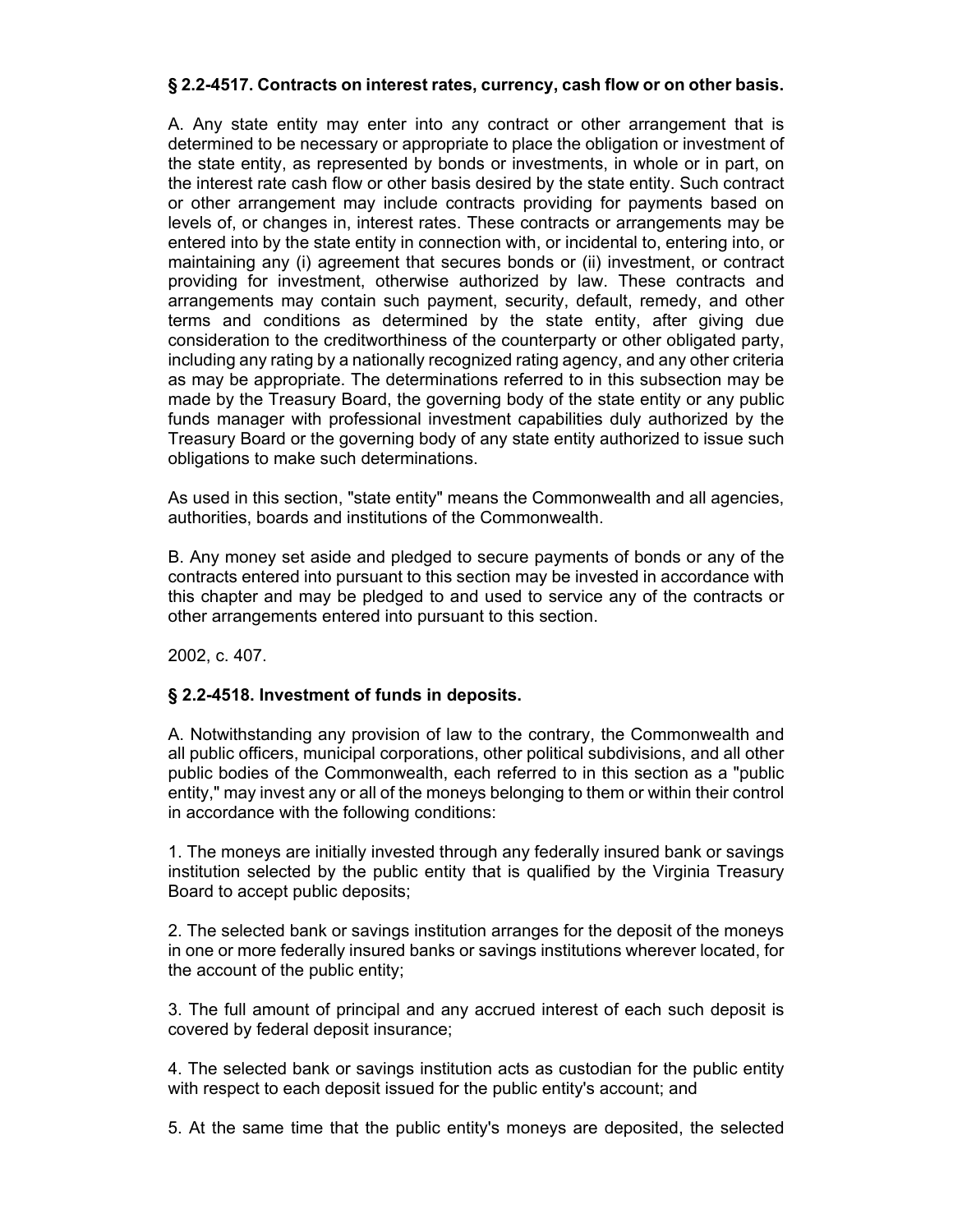bank or savings institution receives an amount of deposits from customers of other financial institutions wherever located equal to or greater than the amount of moneys invested by the public entity through the selected bank or savings institution.

B. After deposits are made in accordance with the conditions prescribed in subsection A, such deposits shall not be subject to the provisions of Chapter 44 (§ 2.2-4400 et seq.), § 2.2-4515, or any security or collateral requirements that may otherwise be applicable to the investment or deposit of public moneys by government investors.

2008, c. 103; 2010, c. 33.

#### **§ 2.2-4519. Investment of funds by the Virginia Housing Development Authority and the Virginia Resources Authority.**

A. For purposes of §§ 36-55.44 and 62.1-221 only, the following investments shall be considered lawful investments and shall be conclusively presumed to have been prudent:

1. Obligations of the Commonwealth. Stocks, bonds, notes, and other evidences of indebtedness of the Commonwealth, and those unconditionally guaranteed as to the payment of principal and interest by the Commonwealth.

2. Obligations of the United States. Stocks, bonds, treasury notes, and other evidences of indebtedness of the United States, including the guaranteed portion of any loan guaranteed by the Small Business Administration, an agency of the United States government, and those unconditionally guaranteed as to the payment of principal and interest by the United States; bonds of the District of Columbia; bonds and notes of the Federal National Mortgage Association and the Federal Home Loan Banks; bonds, debentures, or other similar obligations of federal land banks, federal intermediate credit banks, or banks of cooperatives, issued pursuant to acts of Congress; and obligations issued by the United States Postal Service when the principal and interest thereon is guaranteed by the government of the United States. The evidences of indebtedness enumerated by this subdivision may be held directly, in the form of repurchase agreements collateralized by such debt securities, or in the form of securities of any open-end or closed-end management type investment company or investment trust registered under the federal Investment Company Act of 1940, provided that the portfolio of such investment company or investment trust is limited to such evidences of indebtedness or repurchase agreements collateralized by such debt securities, or securities of other such investment companies or investment trusts whose portfolios are so restricted.

3. Obligations of other states. Stocks, bonds, notes, and other evidences of indebtedness of any state of the United States upon which there is no default and upon which there has been no default for more than 90 days, provided that within the 20 fiscal years next preceding the making of such investment, such state has not been in default for more than 90 days in the payment of any part of principal or interest of any debt authorized by the legislature of such state to be contracted.

4. Obligations of Virginia counties, cities, or other public bodies. Stocks, bonds, notes, and other evidences of indebtedness of any county, city, town, district, authority, or other public body in the Commonwealth upon which there is no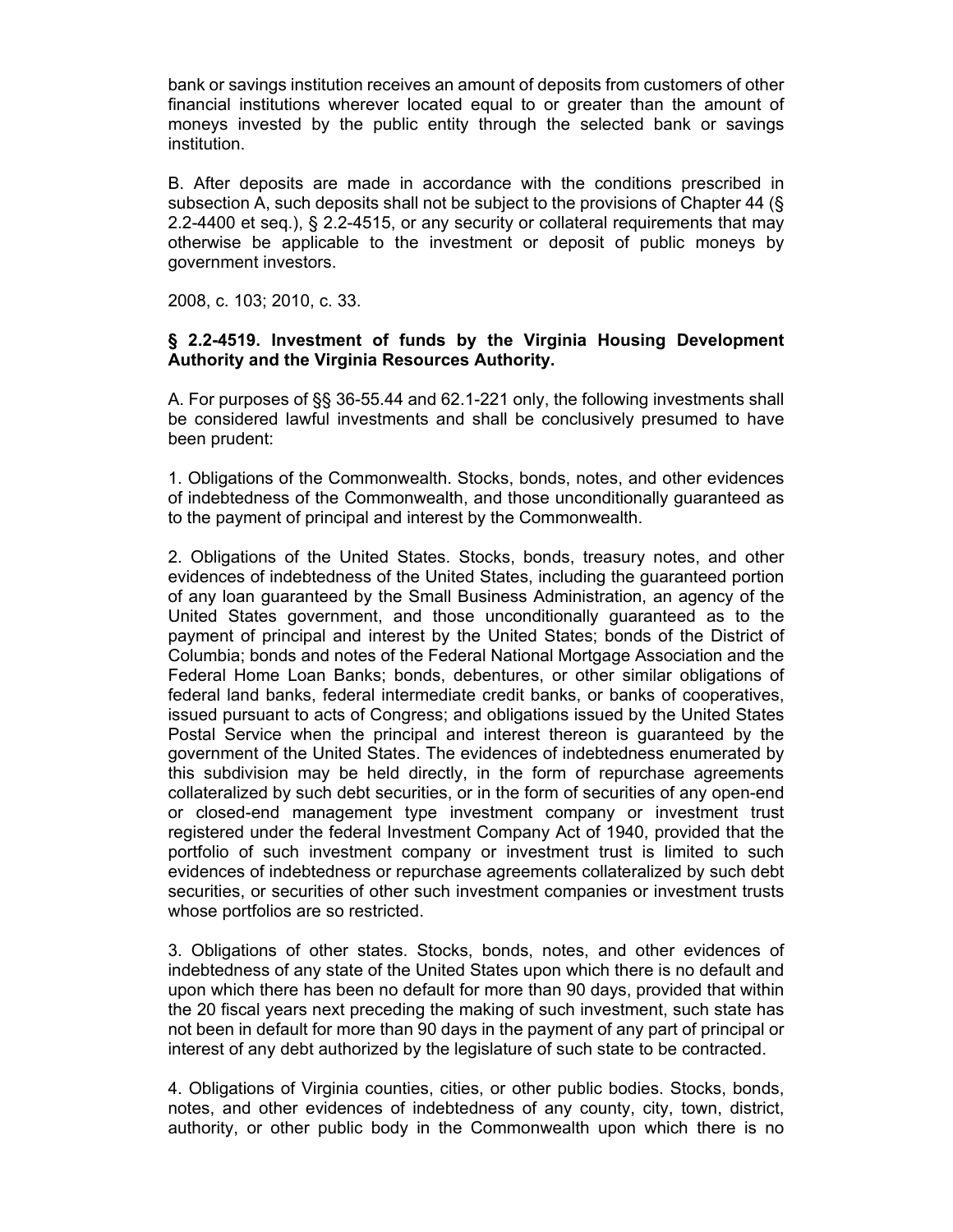default, provided that if the principal and interest is payable from revenues or tolls and the project has not been completed, or if completed, has not established an operating record of net earnings available for payment of principal and interest equal to estimated requirements for that purpose according to the terms of the issue, the standards of judgment and care required in the Uniform Prudent Investor Act (§ 64.2-780 et seq.), without reference to this section, shall apply.

In any case in which an authority, having an established record of net earnings available for payment of principal and interest equal to estimated requirements for that purpose according to the terms of the issue, issues additional evidences of indebtedness for the purposes of acquiring or constructing additional facilities of the same general character that it is then operating, such additional evidences of indebtedness shall be governed fully by the provisions of this section without limitation.

5. Obligations of cities, counties, towns, or districts of other states. Legally authorized stocks, bonds, notes, and other evidences of indebtedness of any city, county, town, or district situated in any one of the states of the United States upon which there is no default and upon which there has been no default for more than 90 days, provided that (i) within the 20 fiscal years next preceding the making of such investment, the city, county, town, or district has not been in default for more than 90 days in the payment of any part of principal or interest of any stock, bond, note, or other evidence of indebtedness issued by it; (ii) the city, county, town, or district shall have been in continuous existence for at least 20 years; (iii) the city, county, town, or district has a population, as shown by the federal census next preceding the making of such investment, of not less than 25,000 inhabitants; (iv) the stocks, bonds, notes, or other evidences of indebtedness in which such investment is made are the direct legal obligations of the city, county, town, or district issuing the same; (v) the city, county, town, or district has power to levy taxes on the taxable real property therein for the payment of such obligations without limitation of rate or amount; and (vi) the net indebtedness of the city, county, town, or district, including the issue in which such investment is made, after deducting the amount of its bonds issued for self-sustaining public utilities, does not exceed 10 percent of the value of the taxable property in the city, county, town, or district, to be ascertained by the valuation of such property therein for the assessment of taxes next preceding the making of such investment.

6. Obligations subject to repurchase. Investments set forth in subdivisions 1 through 5 may also be made subject to the obligation or right of the seller to repurchase these on a specific date.

7. Bonds secured on real estate. Bonds and negotiable notes directly secured by a first lien on improved real estate or farm property in the Commonwealth, or in any state contiguous to the Commonwealth within a 50-mile area from the borders of the Commonwealth, not to exceed 80 percent of the fair market value of such real estate, including any improvements thereon at the time of making such investment, as ascertained by an appraisal thereof made by two reputable persons who are not interested in whether or not such investment is made.

8. Bonds secured on city property in Fifth Federal Reserve District. Bonds and negotiable notes directly secured by a first lien on improved real estate situated in any incorporated city in any of the states of the United States which lie wholly or in part within the Fifth Federal Reserve District of the United States as constituted on June 18, 1928, pursuant to the act of Congress of December 23, 1913, known as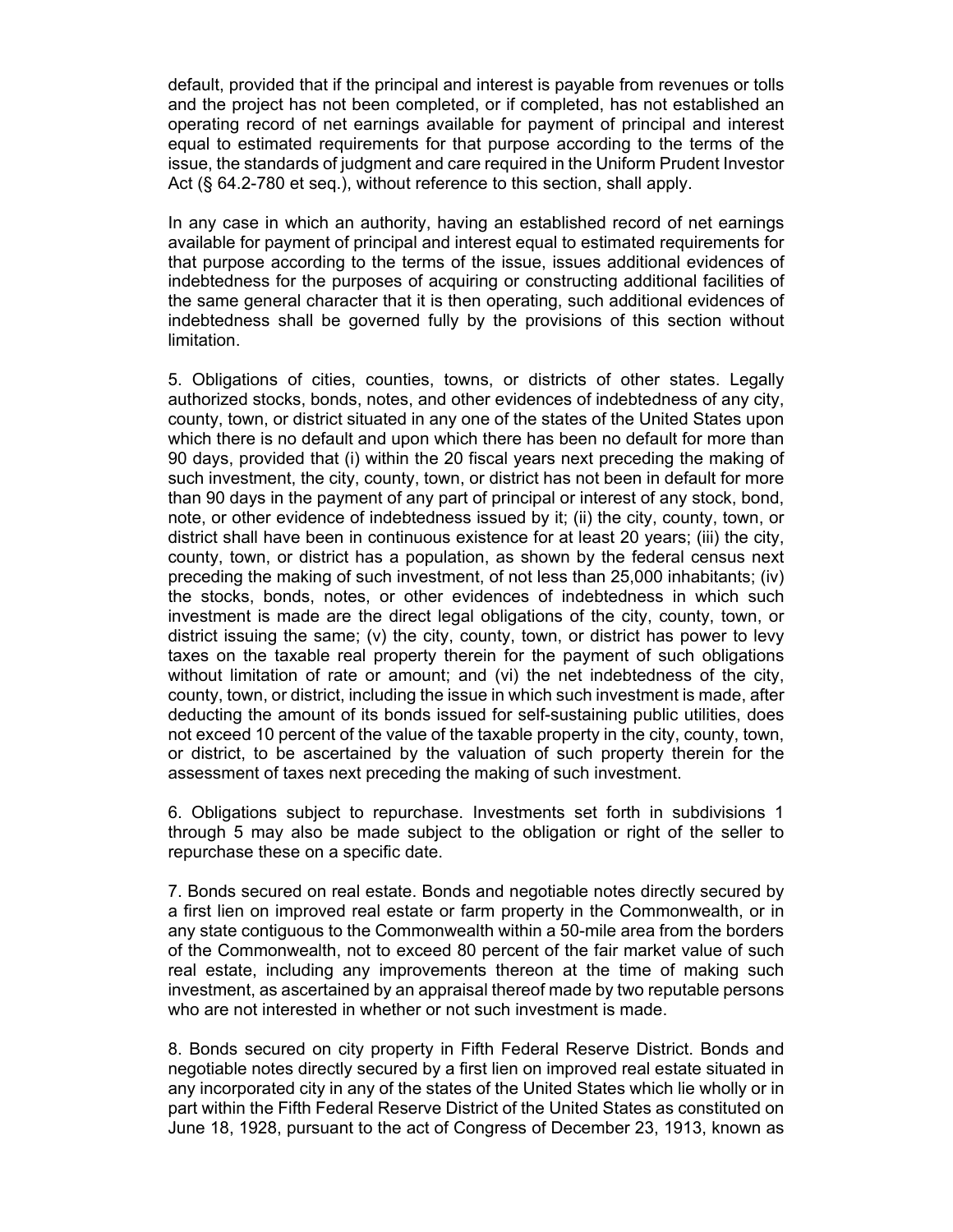the Federal Reserve Act, as amended, not to exceed 60 percent of the fair market value of such real estate, with the improvements thereon, at the time of making such investment, as ascertained by an appraisal thereof made by two reputable persons who are not interested in whether or not such investment is made, provided that such city has a population, as shown by the federal census next preceding the making of such investments, of not less than 5,000 inhabitants.

9. Bonds of Virginia educational institutions. Bonds of any of the educational institutions of the Commonwealth that have been or may be authorized to be issued by the General Assembly.

10. Securities of the Richmond, Fredericksburg and Potomac Railroad Company. Stocks, bonds, and other securities of the Richmond, Fredericksburg and Potomac Railroad Company, including bonds or other securities guaranteed by the Richmond, Fredericksburg and Potomac Railroad Company.

11. Obligations of railroads. Bonds, notes, and other evidences of indebtedness, including equipment trust obligations, which are direct legal obligations of or which have been unconditionally assumed or guaranteed as to the payment of principal and interest by, any railroad corporation operating within the United States that meets the following conditions and requirements:

a. The gross operating revenue of such corporation for the fiscal year preceding the making of such investment, or the average of the gross operating revenue for the five fiscal years next preceding the making of such investment, whichever of these two is the larger, shall have not been less than \$10 million;

b. The total fixed charges of such corporation, as reported for the fiscal year next preceding the making of the investment, shall have been earned an average of at least two times annually during the seven fiscal years preceding the making of the investment and at least one and one-half times during the fiscal year immediately preceding the making of the investment. The term "total fixed charges" as used in this subdivision and subdivision c shall be deemed to refer to the term used in the accounting reports of common carriers as prescribed by the regulations of the Interstate Commerce Commission; and

c. The aggregate of the average market prices of the total amounts of each of the individual securities of such corporation junior to its bonded debt and outstanding at the time of the making of such investment shall be equal to at least two-thirds of the total fixed charges for such railroad corporation for the fiscal year next preceding the making of such investment capitalized at an annual interest rate of five percent. Such average market price of any one of such individual securities shall be determined by the average of the highest quotation and the lowest quotation of the individual security for a period immediately preceding the making of such investment, which period shall be the full preceding calendar year plus the then-expired portion of the calendar year in which such investment is made, provided that if more than six months of the calendar year in which such investment is made shall have expired, then such period shall be only the then-expired portion of the calendar year in which such investment is made, and provided further that if such individual security shall not have been outstanding during the full extent of such period, such period shall be deemed to be the length of time such individual security shall have been outstanding.

12. Obligations of leased railroads. Stocks, bonds, notes, other evidences of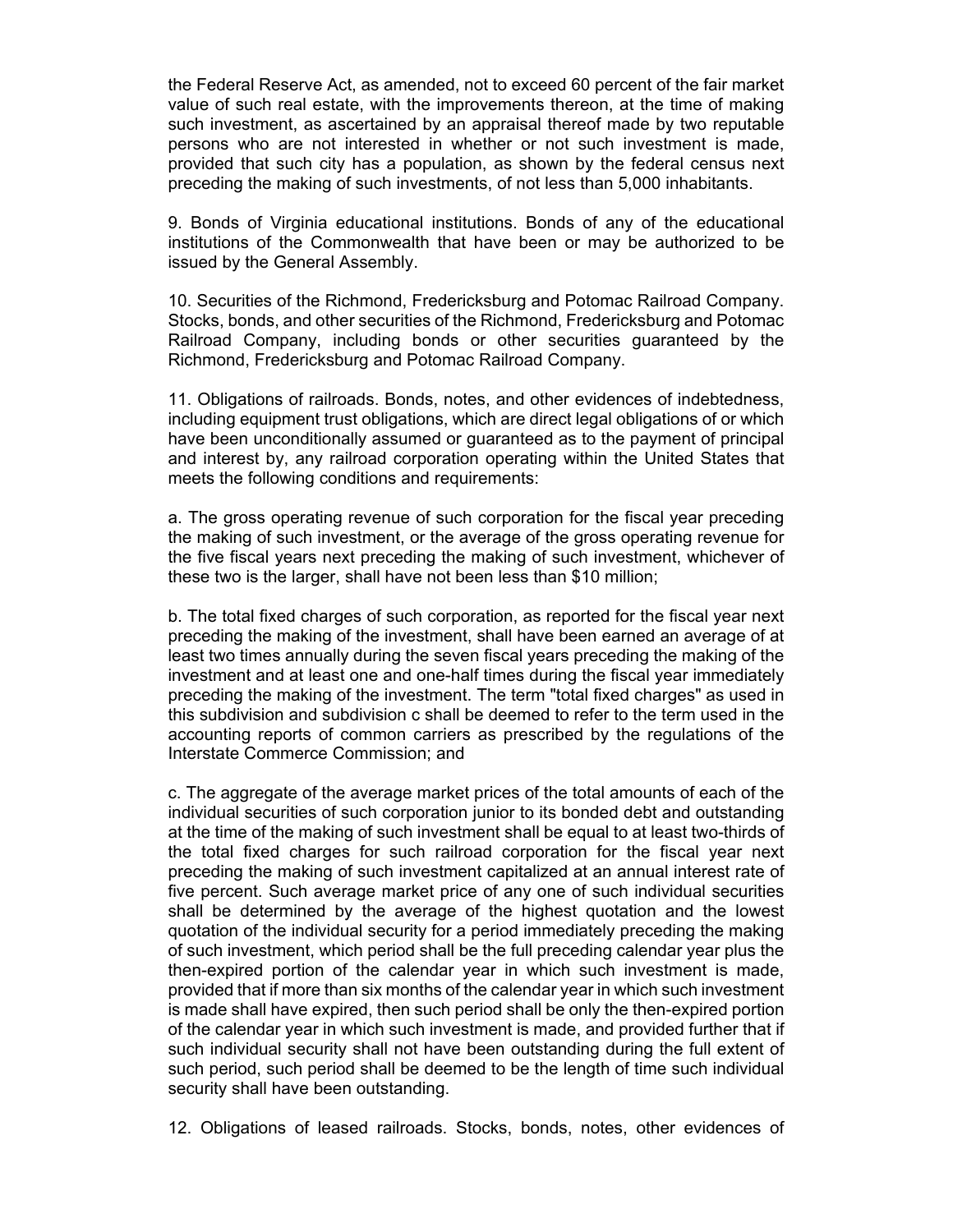indebtedness, and any other securities of any railroad corporation operating within the United States, the railroad lines of which have been leased by a railroad corporation, either alone or jointly with other railroad corporations, whose bonds, notes, and other evidences of indebtedness shall, at the time of the making of such investment, qualify as lawful investments for fiduciaries under the terms of subdivision 11, provided that the terms of such lease shall provide for the payment by such lessee railroad corporation individually, irrespective of the liability of other joint lessee railroad corporations, if any, in this respect, of an annual rental of an amount sufficient to defray the total operating expenses and maintenance charges of the lessor railroad corporation plus its total fixed charges, plus, in the event of the purchase of such a stock, a fixed dividend upon any issue of such stock in which such investment is made, and provided that if such investment so purchased shall consist of an obligation of definite maturity, such lease shall be one which shall, according to its terms, provide for the payment of the obligation at maturity or extend for a period of not less than 20 years beyond the maturity of such obligations so purchased, or if such investment so purchased shall be a stock or other form of investment having no definite date of maturity, such lease shall be one which shall, according to its terms, extend for a period of at least 50 years beyond the date of the making of such investment.

13. Equipment trust obligations. Equipment trust obligations issued under the "Philadelphia Plan" in connection with the purchase for use on railroads of new standard gauge rolling stock, provided that the owner, purchaser, or lessee of such equipment, or one or more of such owners, purchasers, or lessees, shall be a railroad corporation whose bonds, notes, and other evidences of indebtedness shall, at the time of the making of such investment, qualify as lawful investments for fiduciaries under the terms of subdivision 11, and provided that all of such owners, purchasers, or lessees shall be both jointly and severally liable under the terms of such contract of purchase or lease, or both, for the fulfillment thereof.

14. Preferred stock of railroads. Any preference stock of any railroad corporation operating within the United States, provided such stock and such railroad corporation meet the following conditions and requirements:

a. Such stock shall be preferred as to dividends, such dividends shall be cumulative, and such stock shall be preferred as to assets in the event of liquidation or dissolution;

b. The gross operating revenue of such corporation for the fiscal year preceding the making of such investment, or the average of the gross operating revenue for the five fiscal years next preceding the making of such investment, whichever of these two is the larger, shall have been not less than \$10 million;

c. The total fixed charges, as defined in subdivision 11 b, of such corporation, as reported for the fiscal year next preceding the making of such investment, plus the amount, at the time of making such investment, of the annual dividend requirements on such preference stock and any preference stock having the same or senior rank, such fixed charges and dividend requirements being considered the same for every year, shall have been earned an average of at least two and one-half times annually for the seven fiscal years preceding the making of such investment and at least two times for the fiscal year immediately preceding the making of such investment; and

d. The aggregate of the average market prices of the total amount of each of the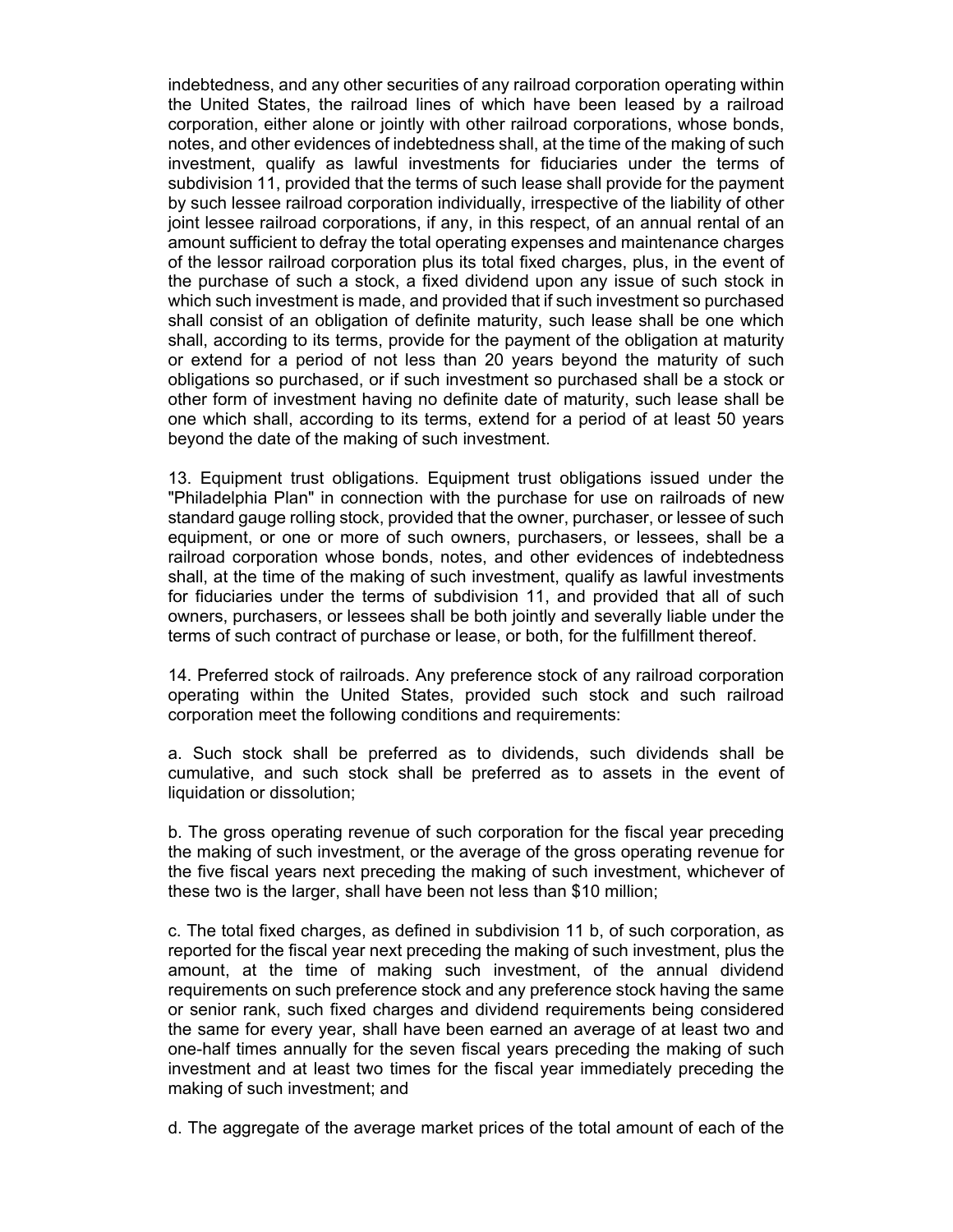individual securities of such corporation, junior to such preference stock and outstanding at the time of the making of such investment, shall be at least equal to the par value of the total issue of the preference stock in question plus the total par value of all other issues of its preference stock having either the same rank as, or a senior rank to, the issue of such preference stock plus total fixed charges, as defined in subdivision 11 b, for such railroad corporation for the fiscal year next preceding the making of such investment capitalized at an annual interest rate of five percent. Such average market price of any one of such individual securities shall be determined in the same manner as prescribed in subdivision 11 c.

15. Obligations of public utilities. Bonds, notes, and other evidences of indebtedness of any public utility operating company operating within the United States, provided such company meets the following conditions and requirements:

a. The gross operating revenue of such public utility operating company for the fiscal year preceding the making of such investment, or the average of the gross operating revenue for the five fiscal years next preceding the making of such investment, whichever of these two is the larger, shall have been not less than \$5 million;

b. The total fixed charges of such corporation, as reported for the fiscal year next preceding the making of the investment, shall have been earned, after deducting operating expenses, depreciation, and taxes, other than income taxes, an average of at least one and three-quarters times annually during the seven fiscal years preceding the making of the investment and at least one and one-half times during the fiscal year immediately preceding the making of the investment;

c. In the fiscal year next preceding the making of such investment, the ratio of the total par value of the bonded debt of such public utility operating company, including the total bonded indebtedness of all its subsidiary companies, whether assumed by the public utility operating company in question or not, to its gross operating revenue shall not be greater than four to one; and

d. Such public utility operating company shall be subject to permanent regulation by a state commission or other duly authorized and recognized regulatory body.

The term "public utility operating company" as used in this subdivision and subdivision 16 means a public utility or public service corporation (i) of whose total income available for fixed charges for the fiscal year next preceding the making of such investment at least 55 percent thereof shall have been derived from direct payments by customers for service rendered them; (ii) of whose total operating revenue for the fiscal year next preceding the making of such investment at least 60 percent thereof shall have been derived from the sale of electric power, gas, water, or telephone service and not more than 10 percent thereof shall have been derived from traction operations; and (iii) whose gas properties are all within the limits of one state, if more than 20 percent of its total operating revenues are derived from gas.

16. Preferred stock of public utilities. Any preference stock of any public utility operating company operating within the United States, provided such stock and such company meet the following conditions and requirements:

a. Such stock shall be preferred as to dividends, such dividends shall be cumulative, and such stock shall be preferred as to assets in the event of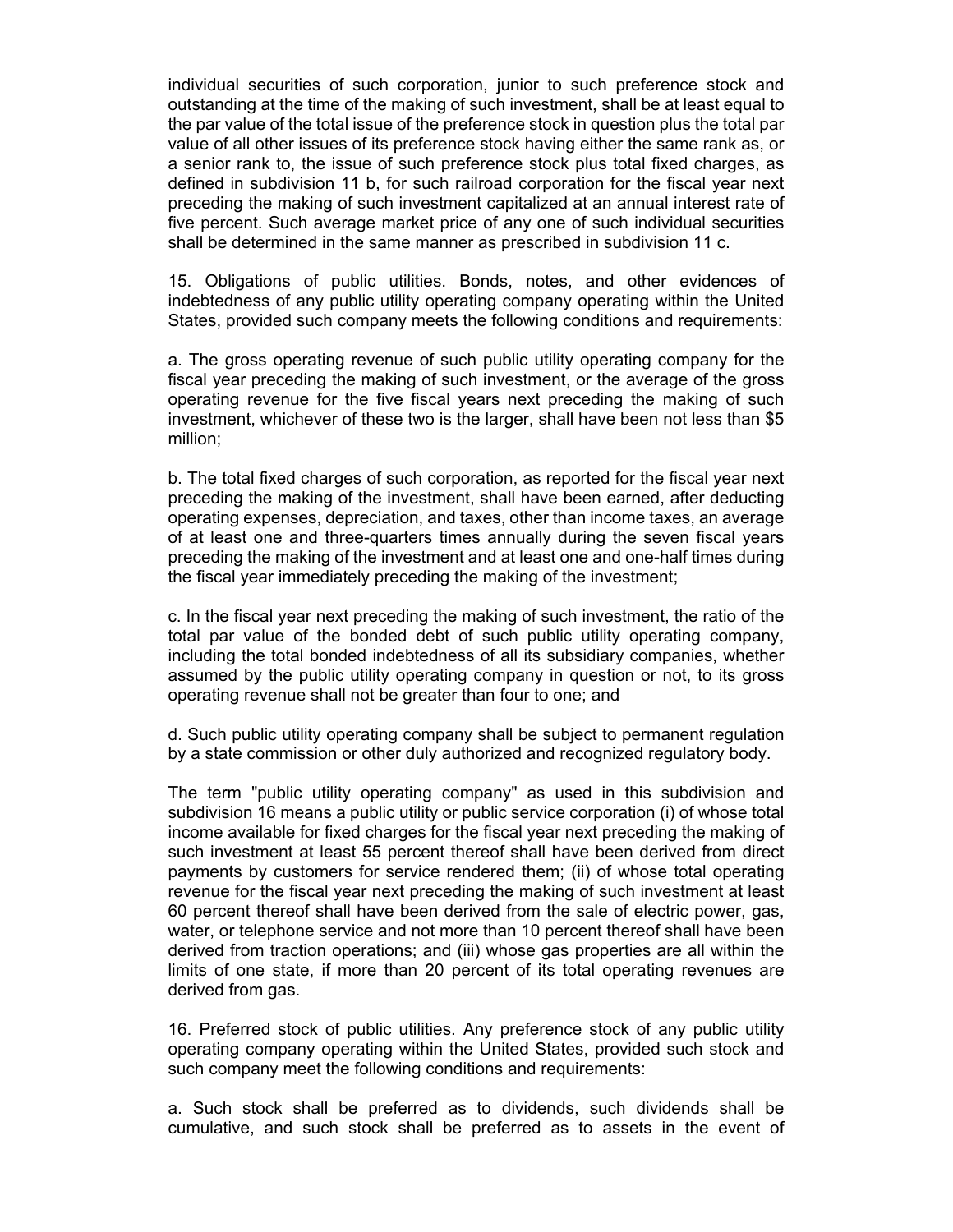liquidation or dissolution;

b. The gross operating revenue of such public utility operating company for the fiscal year preceding the making of such investment, or the average of the gross operating revenue for the five fiscal years next preceding the making of such investment, whichever of these two is the larger, shall have been not less than \$5 million;

c. The total fixed charges of such public utility operating company, as reported for the fiscal year next preceding the making of such investment, plus the amount, at the time of making such investment, of the annual dividend requirements on such preference stock and any preference stock having the same or senior rank, such fixed charges and dividend requirements being considered the same for every year, shall have been earned, after deducting operating expenses, depreciation, and taxes, including income taxes, an average of at least two times annually for the seven fiscal years preceding the making of such investment and at least two times for the fiscal year immediately preceding the making of such investment;

d. In the fiscal year next preceding the making of such investment, the ratio of the sum of the total par value of the bonded debt of such public utility operating company, the total par value of the issue of such preference stock, and the total par value of all other issues of its preference stock having the same or senior rank to its gross operating revenue shall not be greater than four to one; and

e. Such public utility operating company shall be subject to permanent regulation by a state commission or other duly authorized and recognized regulatory body.

17. Obligations of the following telephone companies. Bonds, notes, and other evidences of indebtedness of American Telephone and Telegraph, Bell Atlantic, Bell South, Southwestern Bell, Pacific Telesis, Nynex, American Information Technologies, or U.S. West, and bonds, notes, and other evidences of indebtedness unconditionally assumed or guaranteed as to the payment of principal and interest by any such company, provided that the total fixed charges, as reported for the fiscal year next preceding the making of the investment, of such company and all of its subsidiary corporations on a consolidated basis shall have been earned, after deducting operating expenses, depreciation, and taxes, other than income taxes, an average of at least one and three-fourths times annually during the seven fiscal years preceding the making of the investment and at least one and one-half times during the fiscal year immediately preceding the making of the investment.

18. Obligations of municipally owned utilities. The stocks, bonds, notes, and other evidences of indebtedness of any electric, gas, or water department of any state, county, city, town, or district whose obligations would qualify as legal for purchase under subdivision 3, 4, or 5, the interest and principal of which are payable solely out of the revenues from the operations of the facility for which the obligations were issued, provided that the department issuing such obligations meets the requirements applying to public utility operating companies as set out in subdivisions 15 a through c.

19. Obligations of industrial corporations. Bonds, notes, and other evidences of indebtedness of any industrial corporation incorporated under the laws of the United States or of any state thereof, provided such corporation meets the following conditions and requirements: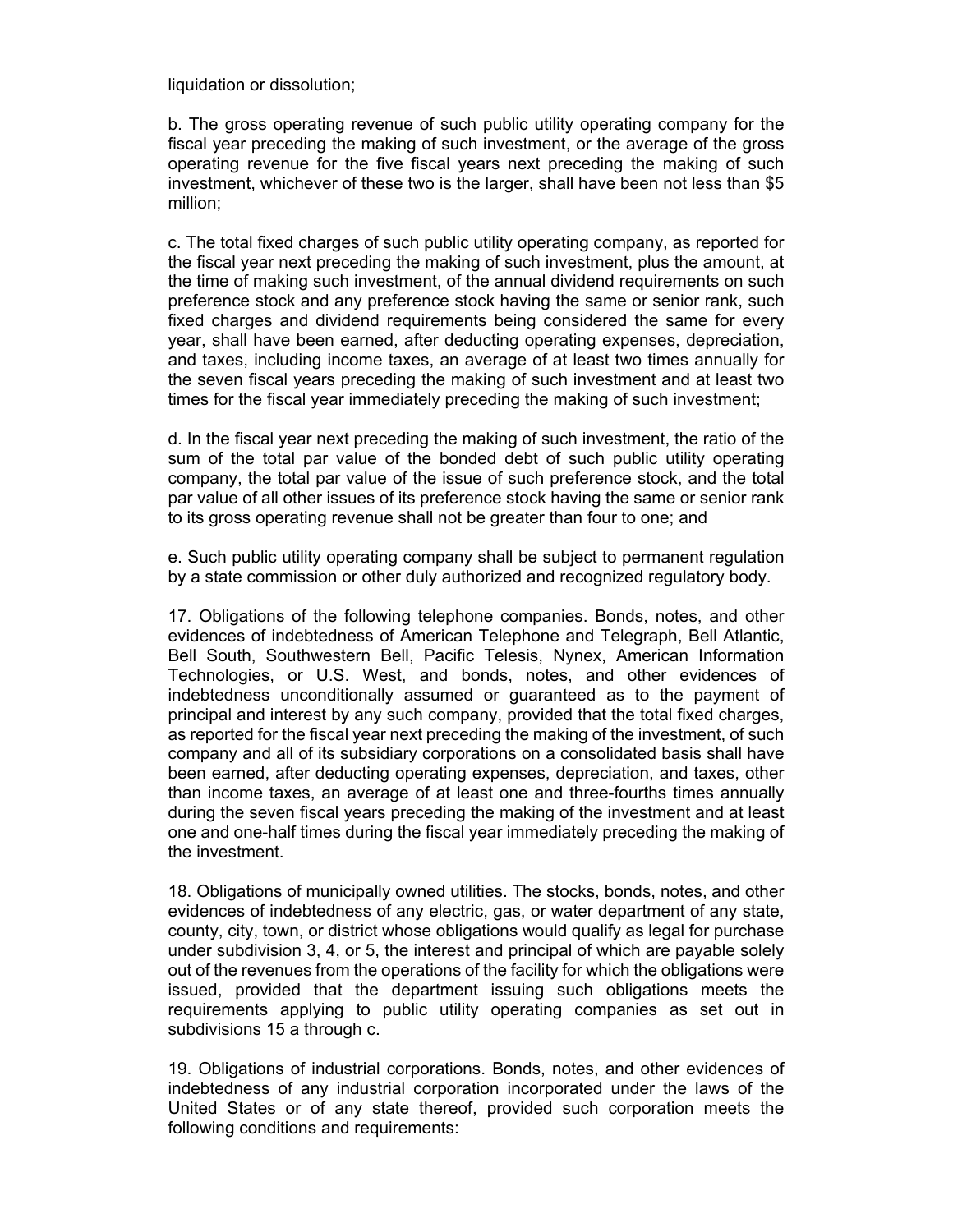a. The gross operating revenue of such corporation for the fiscal year preceding the making of such investment, or the average of the gross operating revenue for the five fiscal years next preceding the making of such investment, whichever of these two is the larger, shall have been not less than \$10 million;

b. The total fixed charges of such corporation, as reported for the fiscal year next preceding the making of the investment, shall have been earned, after deducting operating expenses, depreciation, and taxes, other than income taxes, and depletion in the case of companies commonly considered as depleting their natural resources in the course of business, an average of at least three times annually during the seven fiscal years preceding the making of the investment and at least two and one-half times during the fiscal year immediately preceding the making of the investment;

c. The net working capital of such industrial corporation, as shown by its last published fiscal year-end statement prior to the making of such investment, or in the case of a new issue, as shown by the financial statement of such corporation giving effect to the issuance of any new security, shall be at least equal to the total par value of its bonded debt as shown by such statement; and

d. The aggregate of the average market prices of the total amounts of each of the individual securities of such industrial corporation, junior to its bonded debt and outstanding at the time of the making of such investment, shall be at least equal to the total par value of the bonded debt of such industrial corporation at the time of the making of such investment, such average market price of any one of such individual securities being determined in the same manner as prescribed in subdivision 11 c.

20. Preferred stock of industrial corporations. Any preference stock of any industrial corporation incorporated under the laws of the United States or of any state thereof, provided such stock and such industrial corporation meet the following conditions and requirements:

a. Such stock shall be preferred as to dividends, such dividends shall be cumulative, and such stock shall be preferred as to assets in the event of liquidation or dissolution;

b. The gross operating revenue of such corporation for the fiscal year preceding the making of such investment, or the average of the gross operating revenue for the five fiscal years next preceding the making of such investment, whichever of these two is the larger, shall have been not less than \$10 million;

c. The total fixed charges of such corporation, as reported for the fiscal year next preceding the making of such investment, plus the amount, at the time of making such investment, of the annual dividend requirements on such preference stock and any preference stock having the same or senior rank, such fixed charges and dividend requirements being considered the same for every year, shall have been earned, after deducting operating expenses, depreciation, and taxes, including income taxes, and depletion in the case of companies commonly considered as depleting their natural resources in the course of business, an average of at least four times annually for the seven fiscal years preceding the making of such investment and at least three times for the fiscal year immediately preceding the making of such investment;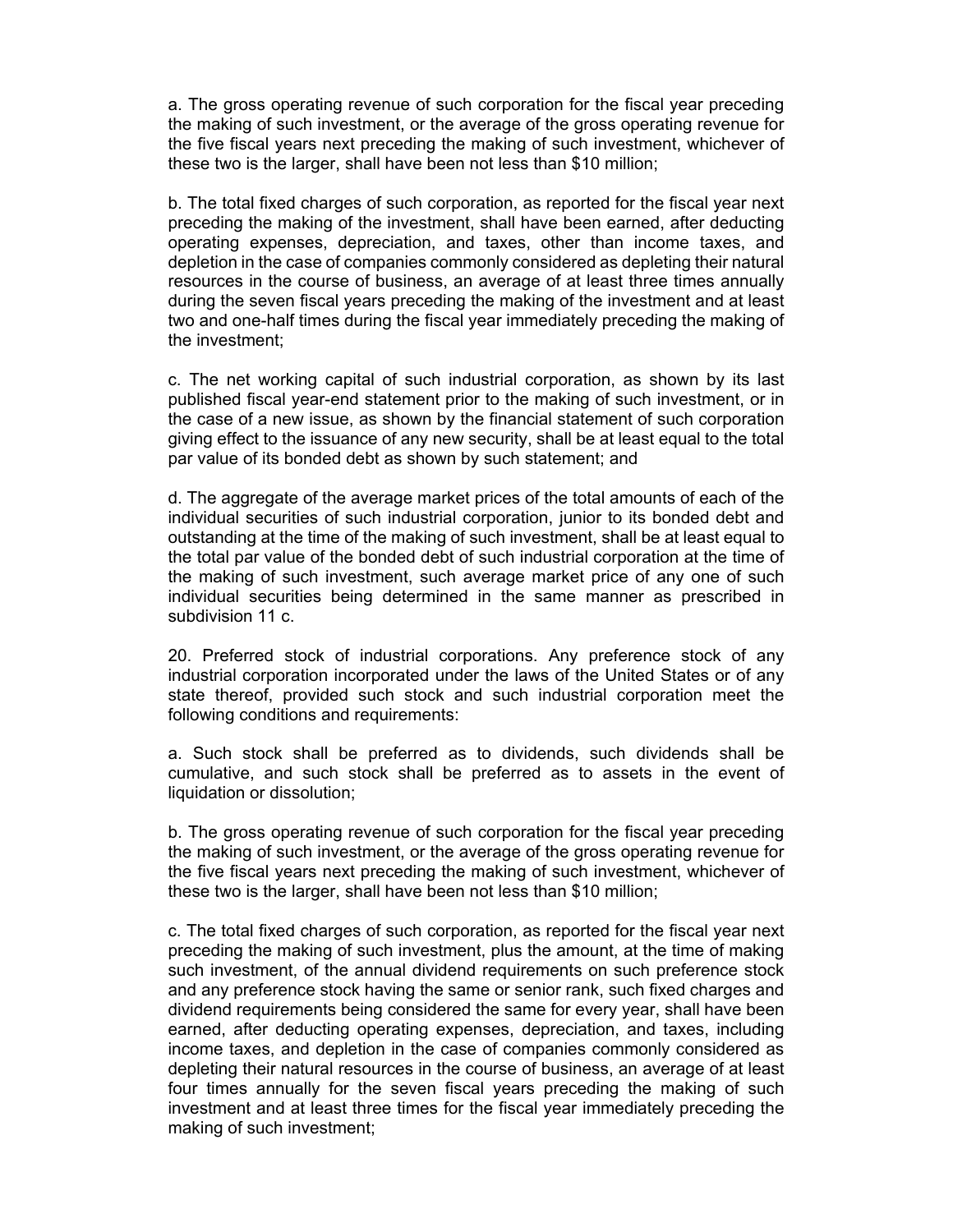d. The net working capital of such industrial corporation, as shown by its last published fiscal year-end statement prior to the making of such investment, or, in the case of a new issue, as shown by the financial statement of such corporation giving effect to the issuance of any new security, shall be at least equal to the total par value of its bonded debt plus the total par value of the issue of such preference stock plus the total par value of all other issues of its preference stock having the same or senior rank; and

e. The aggregate of the lowest market prices of the total amounts of each of the individual securities of such industrial corporation junior to such preference stock and outstanding at the time of the making of such investment shall be at least two and one-half times the par value of the total issue of such preference stock plus the total par value of all other issues of its preference stock having the same or senior rank plus the par value of the total bonded debt of such industrial corporation. Such lowest market price of any one of such individual securities shall be determined by the lowest single quotation of the individual security for a period immediately preceding the making of such investment, which period shall be the full preceding calendar year plus the then-expired portion of the calendar year in which such investment is made, and if such individual security shall not have been outstanding during the full extent of such period, such period shall be deemed to be the length of time such individual security shall have been outstanding.

21. Obligations of finance corporations. Bonds, notes, and other evidences of indebtedness of any finance corporation incorporated under the laws of the United States or of any state thereof, provided such corporation meets the following conditions and requirements:

a. The gross operating income of such corporation for the fiscal year preceding the making of such investment, or the average of the gross operating income for the five fiscal years next preceding the making of such investment, whichever of these two is the larger, shall have been not less than \$5 million;

b. The total fixed charges of such corporation, as reported for the fiscal year next preceding the making of the investment, shall have been earned, after deducting operating expenses, depreciation, and taxes, other than income taxes, an average of at least two and one-half times annually during the seven fiscal years preceding the making of the investment and at least two times during the fiscal year immediately preceding the making of the investment;

c. The aggregate indebtedness of such finance corporation as shown by its last fiscal year-end statement, or, in the case of a new issue, as shown by the financial statement giving effect to the issuance of any new securities, shall be no greater than three times the aggregate net worth, as represented by preferred and common stocks and surplus of such corporation; and

d. The aggregate of the average market prices of the total amounts of each of the individual securities of such finance corporation, junior to its bonded debt and outstanding at the time of the making of such investment, shall be at least equal to one-third of the sum of the par value of the bonded debt plus all other indebtedness of such finance corporation as shown by the last published fiscal year-end statement, such average market price of any one of such individual securities being determined in the same manner as prescribed in subdivision 11 c.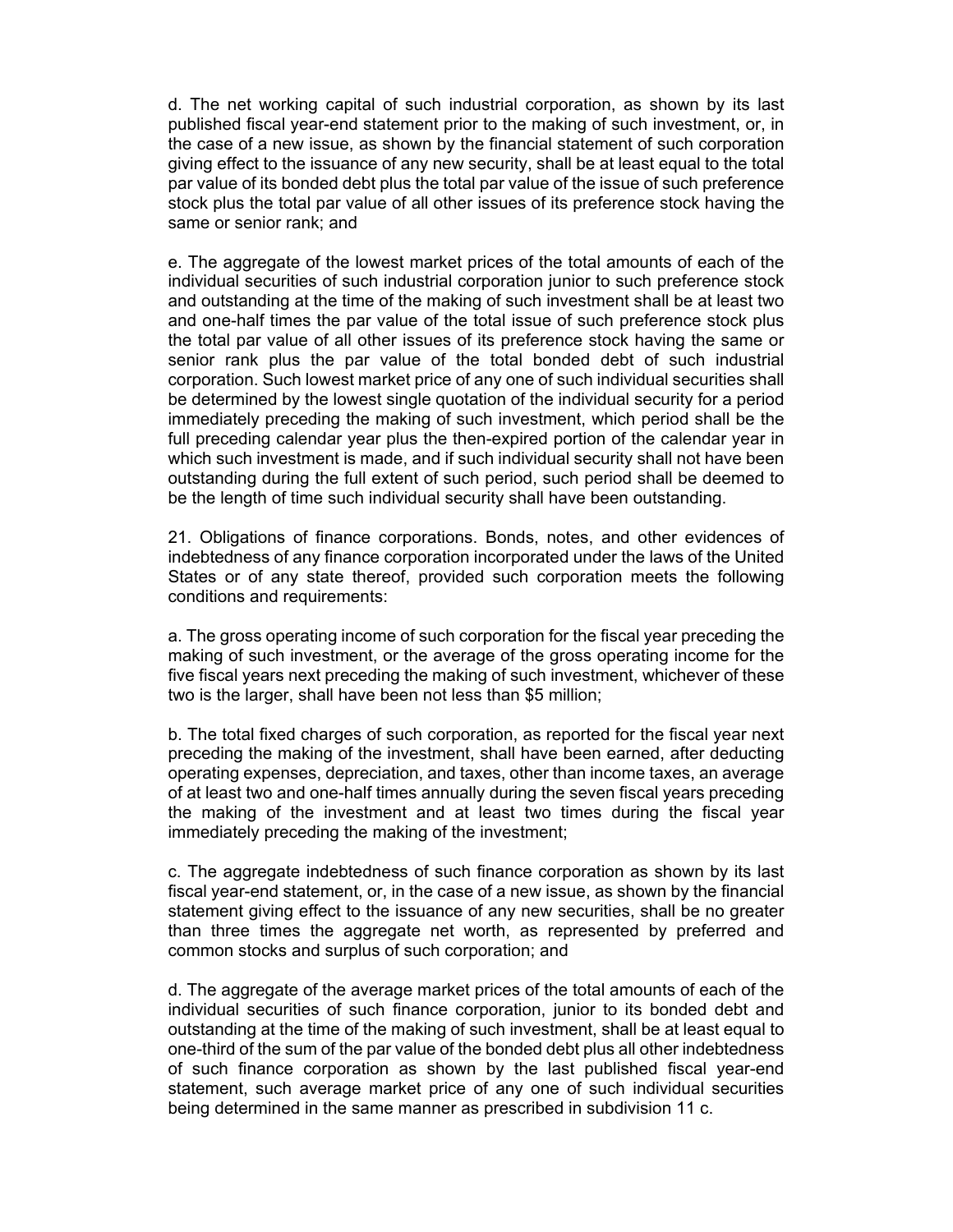22. Preferred stock of finance corporations. Any preference stock of any finance corporation incorporated under the laws of the United States or of any state thereof, provided such stock and such corporation meet the following conditions and requirements:

a. Such stock shall be preferred as to dividends, such dividends shall be cumulative, and such stock shall be preferred as to assets in the event of liquidation or dissolution;

b. The gross operating income of such corporation for the fiscal year preceding the making of such investment, or the average of the gross operating income for the five fiscal years next preceding the making of such investment, whichever of these two is the larger, shall have been not less than \$5 million;

c. The total fixed charges of such finance corporation, as reported for the fiscal year next preceding the making of such investment, plus the amount, at the time of making such investment, of the annual dividend requirements on such preference stock and any preference stock having the same or senior rank, such fixed charges and dividend requirements being considered the same for every year, shall have been earned, after deducting operating expenses, depreciation, and taxes, including income taxes, an average of at least three and one-half times annually for the seven fiscal years preceding the making of such investment and at least three times for the fiscal year immediately preceding the making of such investment;

d. The aggregate indebtedness and par value of the purchased stock, both the issue in question and any issues equal or senior thereto, of such finance corporation as shown by its last published fiscal year-end statement, or, in the case of a new issue, as shown by the financial statement giving effect to the issuance of any new securities, shall be no greater than three times the aggregate par value of the junior securities and surplus of such corporation; and

e. The aggregate of the lowest market prices of the total amounts of each of the individual securities of such finance corporation junior to such preference stock and outstanding at the time of the making of such investment shall be at least equal to one-third of the sum of the par value of such preference stock plus the total par value of all other issues of preference stock having the same or senior rank plus the par value of the total bonded debt plus all other indebtedness of such finance corporation as shown by the last published fiscal year-end statement, such lowest market price of any one of such individual securities being determined in the same manner as prescribed in subdivision 20 e.

23. Federal housing loans. First mortgage real estate loans insured by the Federal Housing Administrator under Title II of the National Housing Act.

24. Certificates of deposit and savings accounts. Certificates of deposit of, and savings accounts in, any bank, banking institution, or trust company, whose deposits are insured by the Federal Deposit Insurance Corporation at the prevailing rate of interest on such certificates or savings accounts; however, no such fiduciary shall invest in such certificates of, or deposits in, any one bank, banking institution, or trust company an amount from any one fund in his or its care which shall be in excess of such amount as shall be fully insured as a deposit in such bank, banking institution, or trust company by the Federal Deposit Insurance Corporation. A corporate fiduciary shall not, however, be prohibited by the terms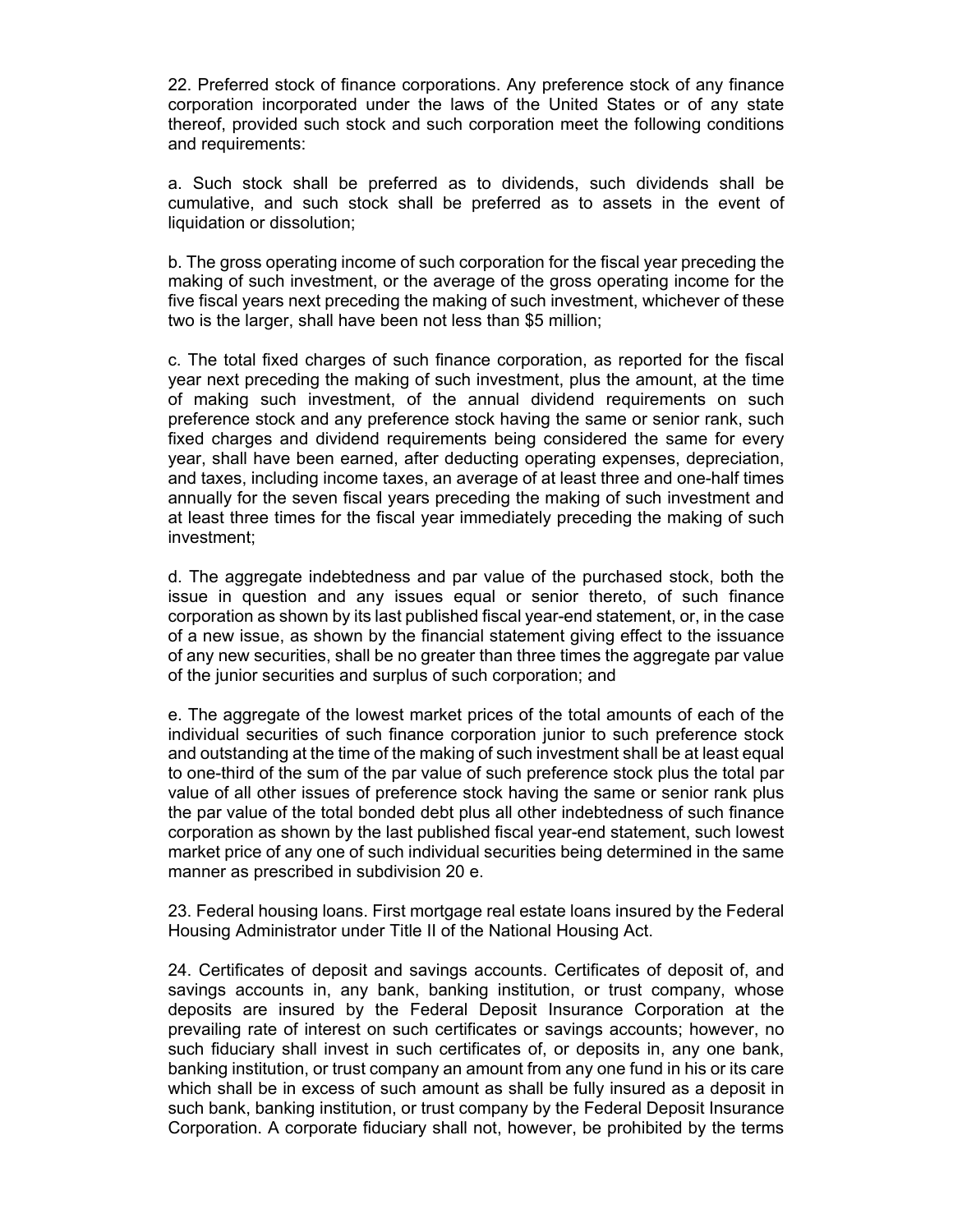of this subdivision from depositing in its own banking department, in the form of demand deposits, savings accounts, time deposits, or certificates of deposit, funds in any amount awaiting investments or distribution, provided that it shall have complied with the provisions of §§ 6.2-1005 and 6.2-1007, with reference to the securing of such deposits.

25. Obligations of International Bank, Asian Development Bank, and African Development Bank. Bonds and other obligations issued, guaranteed, or assumed by the International Bank for Reconstruction and Development, the Asian Development Bank, or the African Development Bank.

26. Deposits in savings institutions. Certificates of deposit of, and savings accounts in, any state or federal savings institution or savings bank lawfully authorized to do business in the Commonwealth whose accounts are insured by the Federal Deposit Insurance Corporation or other federal insurance agency; however, no such fiduciary shall invest in such shares of any one such association an amount from any one fund in his or its care which shall be in excess of such amount as shall be fully insured as an account in such association by the Federal Deposit Insurance Corporation or other federal insurance agency.

27. Certificates evidencing ownership of undivided interests in pools of mortgages. Certificates evidencing ownership of undivided interests in pools of bonds or negotiable notes directly secured by first lien deeds of trust or mortgages on real property located in the Commonwealth improved by single-family residential housing units or multi-family dwelling units, provided that (i) such certificates are rated AA or better by a nationally recognized independent rating agency; (ii) the loans evidenced by such bonds or negotiable notes do not exceed 80 percent of the fair market value, as determined by an independent appraisal thereof, of the real property and the improvements thereon securing such loans; and (iii) such bonds or negotiable notes are assigned to a corporate trustee for the benefit of the holders of such certificates.

28. Shares in credit unions. Shares and share certificates in any credit union lawfully authorized to do business in the Commonwealth whose accounts are insured by the National Credit Union Share Insurance Fund or the Virginia Credit Union Share Insurance Corporation, provided no such fiduciary shall invest in such shares an amount from any one fund in his or its care which shall be in excess of such amount as shall be fully insured as an account in such credit union by the National Credit Union Share Insurance Fund or the Virginia Credit Union Share Insurance Corporation.

B. Whenever under the terms of this section the par value of a preference stock is required to be used in a computation, there shall be used instead of such par value the liquidating value of such preference stock in the case of involuntary liquidation, as prescribed by the terms of its issue, in the event that such liquidating value shall be greater than the par value of such preference stock; or in the event that the preference stock in question has no par value, then such liquidating value shall be used instead; or when such preference stock shall be one of no par value and one for which no such liquidating value shall have been so prescribed, then for the purposes of such computation the preference stock in question shall be deemed to have a value of \$100 per share.

C. When any security provided for in this section is purchased by a fiduciary and at the time of such purchase the statement for the preceding fiscal year of the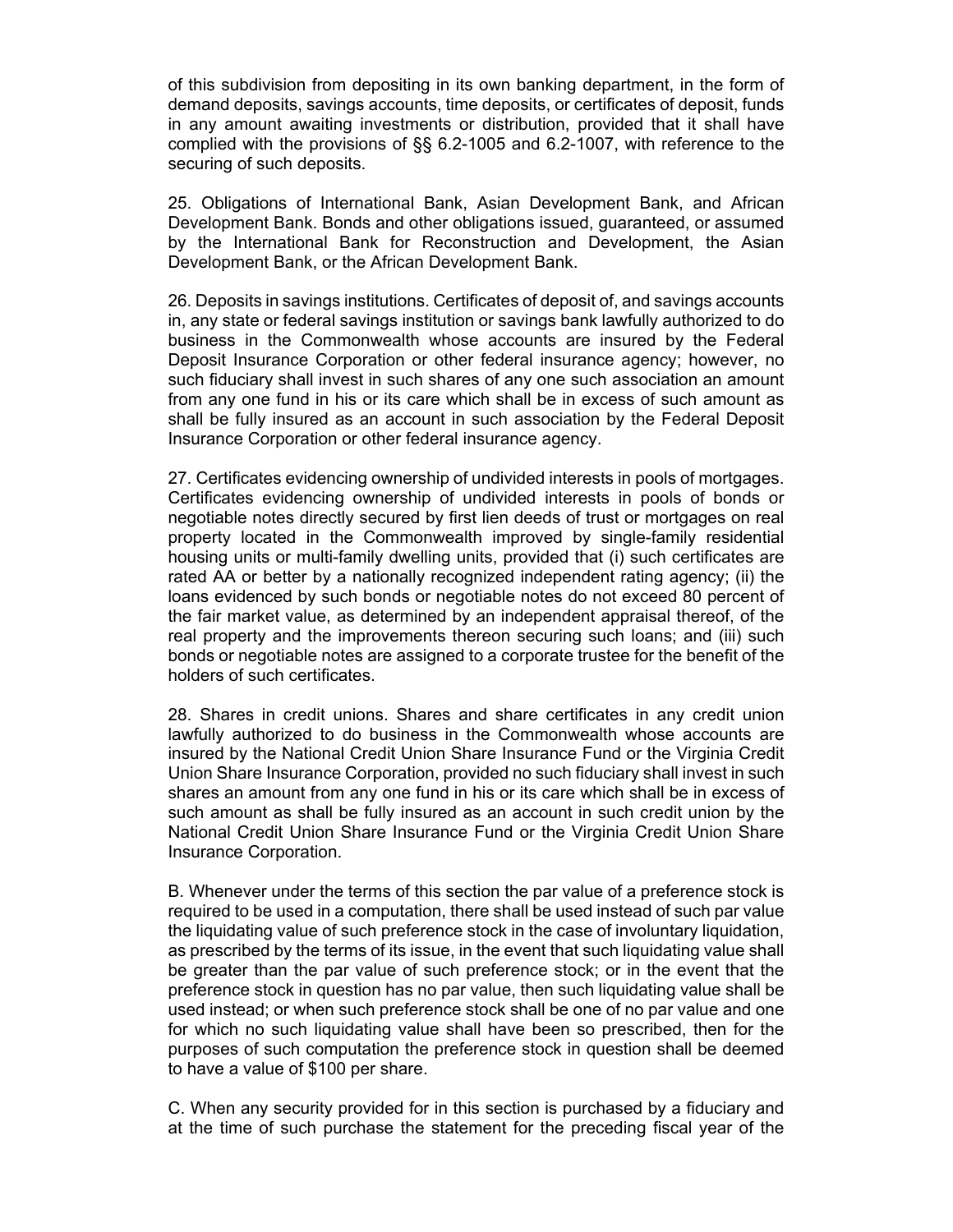corporation issuing the security so being purchased has not been published and is therefore not available, the statement of such corporation for the fiscal year immediately prior to such preceding fiscal year shall be considered the statement for such preceding fiscal year and shall have the same force and effect as the statement for the fiscal year preceding such purchase, provided the date of such purchase is not more than four months after the end of the last fiscal year of the corporation.

D. In testing a new issue of securities under the provisions of this section, it shall be permissible, in determining the number of times that fixed charges or preferred dividend requirements have been earned, to use pro forma fixed charges or dividend requirements, provided the corporation or its corporate predecessor has been in existence for a period of not less than seven years.

E. Investments made under the provisions of this section, if in conformity with the requirements of this section at the time such investments were made, may be retained even though they cease to be eligible for purchase under the provisions of this section, but shall be subject to the provisions of the Uniform Prudent Investor Act (§ 64.2-780 et seq.).

2012, c. 614.

# ARTICLE 2

#### **Treasurers**

**§ 58.1-3149. Money received to be deposited. -** All money received by a treasurer for the account of either the Commonwealth or the treasurer's county or city shall be deposited intact by the treasurer as promptly as practical after its receipt in a bank or savings institution authorized to act as depository therefor. All deposits made pursuant to this provision shall be made in the name of the treasurer's county or city. The treasurer may designate any bank or savings and loan association authorized to act as a depository to receive any payments due to the county or city directly, either through a processing facility or through a branch office.

Code 1950, § 58-939; 1975, c. 20; 1984, c. 675; 1992, c. 683; 1996, c. 77.

The chapters of the acts of assembly referenced in the historical citation at the end of this section may not constitute a comprehensive list of such chapters and may exclude chapters whose provisions have expired.

**§ 58.1-3150. Duties of depository officers. -** No treasurer or executive officer of any depository shall permit any public deposit to remain in any depository which is not a "qualified public depository" as defined in §2.1-360 (b) and which is not secured pursuant to the Virginia Security for Public Deposits Act (§2.1-359 et seq.). (Code 1950, § 58-948; 1984, c. 675; 1996, cc. 364, 390.)

**The 1996 amendments. –** The 1996 amendments by cc. 364 and 390 are identical, and rewrote the section which formerly read; "No treasurer or executive officer of any depository shall permit the amount of money on deposit with any depository at any time pursuant to the provisions of this article to exceed the amount of bond given or the value of the securities pledged and deposited to secure such money, plus the amount insured by the Federal Insurance Deposit Corporation."